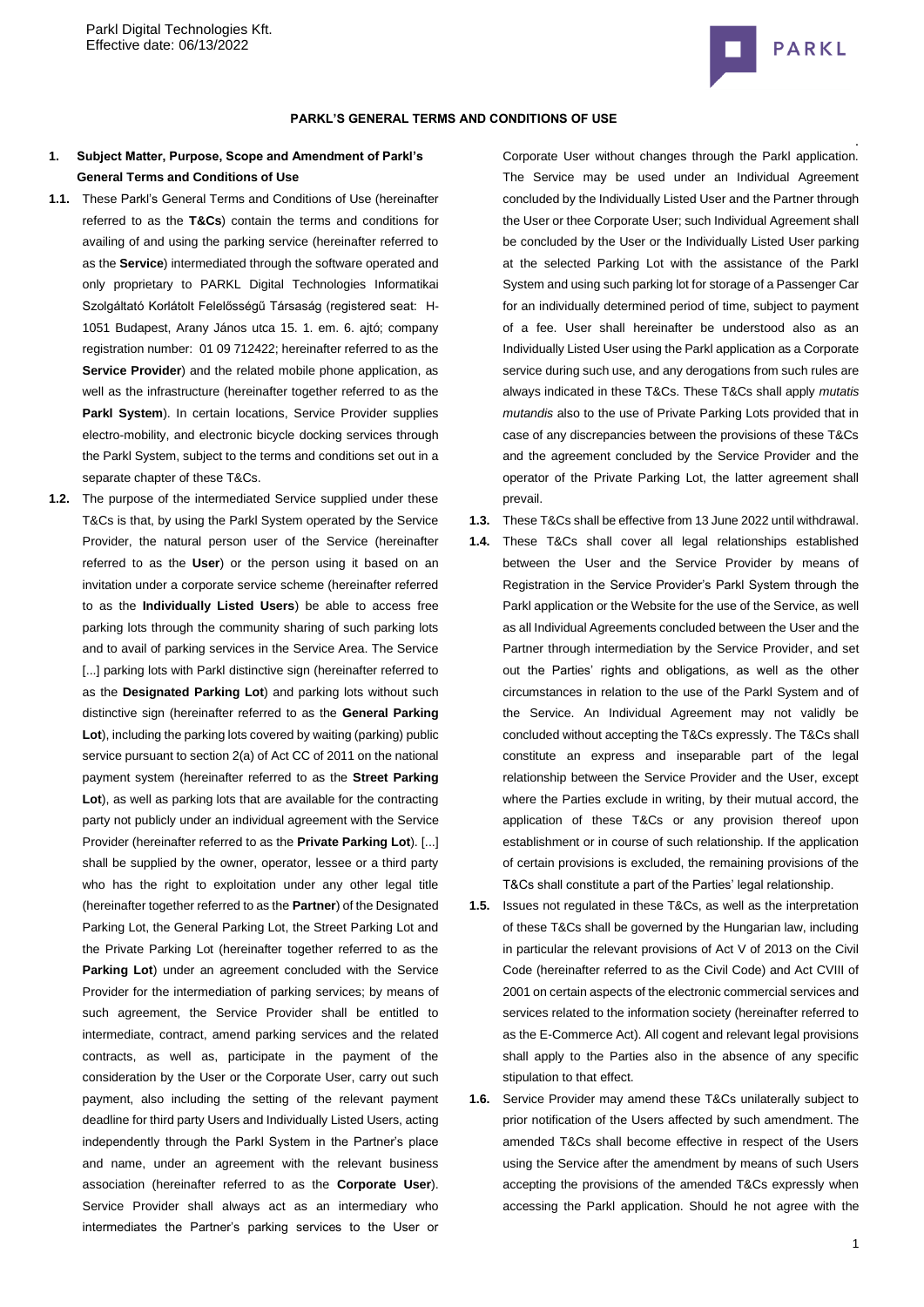

### **PARKL'S GENERAL TERMS AND CONDITIONS OF USE**

relevant amendment, the User shall be entitled to remove its User account at any time in accordance with these T&Cs.

- **1.7.** By Registration in the Parkl System, the User accepts the provision of these T&Cs expressly and accepts to be bound by them. Should he not accept the terms and conditions, the User shall not be entitled to know the full content of the Parkl System, which is subject to Registration, he may browse the Map in "Trial" view only, without the possibility of parking.
- **1.8.** These T&Cs are continuously available through the Parkl application, at [https://.parkl.net/mobile/terms?lang=hu](https://parkl.net/mobile/terms?lang=hu) website address or the Service Provider'[s www.parkl.net/aszf](http://www.parkl.net/aszf) website.
- **1.9.** The structure and subdivision by chapters of these T&Cs are for information purposes only and ensure a greater transparency, not affecting the interpretation of the T&Cs.
- **1.10.** Service Provider informs the User that it did not accept to be bound by the code of conduct applicable to its service activity.
- **1.11.** According to the law, Service Provider may pursue its activity without license, except for the Electro-mobility service set out in detail in Chapter 14 of these T&Cs. As regards the Electromobility service, the Service Provider holds a license for the activity set out in Government Decree 243/2019 (X.22.) on certain aspects of eEectro-mobility services that is the charging of electric vehicles, issued by the Hungarian Energy and Public Utility Authority. Licence No: H1139/2020

### **2. Service Provider's data**

**Service Provider's name:** PARKL Digital Technologies Kft.

Service Provider's registered seat[: H-1051 Budapest, Arany János](http://maps.google.com/maps?q=HU%201051%20Budapest%20Arany%20J%C3%A1nos%20utca%2015.%201.%20em.%206&hl=hu&ie=UTF8)  [utca 15. 1. em. 6.](http://maps.google.com/maps?q=HU%201051%20Budapest%20Arany%20J%C3%A1nos%20utca%2015.%201.%20em.%206&hl=hu&ie=UTF8) ajtó

Customer service address: [H-1051 Budapest, Arany János utca](http://maps.google.com/maps?q=HU%201051%20Budapest%20Arany%20J%C3%A1nos%20utca%2015.%201.%20em.%206&hl=hu&ie=UTF8)  [15. 1. em. 6.](http://maps.google.com/maps?q=HU%201051%20Budapest%20Arany%20J%C3%A1nos%20utca%2015.%201.%20em.%206&hl=hu&ie=UTF8) ajtó

Service Provider's contact details, email address used regularly for keeping contact with the Users: info@parkl.net

Company registration number: 01 09 712422

Tax number: 12967726241

Name of the registering authority: Budapest-Capital Regional Court as Court of Registration

Customer Service : +36309719900

Website: [www.parkl.net](http://www.parkl.net/)

Facebook: [www.facebook.com/parklapp](http://www.facebook.com/parklapp)

Instagram: @parklapp

Language of the agreement: Hungarian

**Hosting service provider's name:** Microsoft Ireland Operations Limited

Hosting service provider's address: Block B, Sandyford Industrial Estate, Atrium Building, Carmanhall Rd, Sandyford, Dublin 18, Ireland

Hosting service provider's phone number[: +353 1850 940](tel:+353%201850%20940%20940) 940 Hosting service provider's email address: [info@microsoft.com](mailto:info@microsoft.com) Hosting service provider's website[: www.microsoft.com](http://www.microsoft.com/)

**3. Notions Relating to the Use of the Parkl System**

**General Parking Lot**: an area without Parkl distinctive sign, which may be used for parking services through the Parkl System and is made available by the Partner; such area may be located in a shopping mall, hotel, office building or it may also be a private garage, outdoor parking lot, etc. As a general rule, all parking lots are General Parking Lots if they are not indicated as Designated Parking Lots in the Parkl application.

**T&Cs**: these Parkl's General Terms and Conditions which provide a framework for regulating the legal relationships between the User and the Service Provider and between the User and the Partner, and which shall be accepted expressly in order to use the Parkl application with Registration.

**Season Ticket**: an access right allowing for parking in one or more locations made available by certain Partners subject to the prior overall payment by User of the Parking Fee and for the time period based on the entitlement purchased.

**Accounting Document**: An electronic receipt or invoice issued automatically to the User during the use of the Service and which is sent to the email address provided by User during the Registration, provided that Corporate Users receive an invoice in each case and that Individually Listed Users receive only an email notification about the closing of the Individual Agreement.

**Bicycle:** A vehicle consisting of two-wheels that is powered by human force and is powered by an engine with a power output of up to 300 W.

**Individually Listed User**: [...] employed by the Corporate User or working for such Corporate User under a mandate or another legal relationship, as well as the Corporate User's clients and guests indicated by the Corporate User freely, that is natural persons defined in Clause 3 of these T&Cs who are named individually in the Corporate User's user list.

**Individual Agreement**: a legal relationship established between the User and the Partner through intermediation by the Service Provider, during the use of the Parkl System, in relation to the booking of the Designated Parking Lot and opening of the Barrier for the purposes of parking in the General Parking Lot, or starting the parking operation in the Parkl application in case of parking in a Street Parking Lot, which shall commence from the valid booking or the opening of the Barrier in case of parking without booking and be terminated after the parking has been finished upon actually leaving the Parking Lot, or after the Parking Period provided in the booking if the User fails to appear at the Designated Parking Lot during the Parking Period and he also fails to cancel the booking, or after starting the parking in the Parkl application in case of a Street Parking Lot, until contractual payment of the relevant Parking Fee. In case of Individually Listed Users, the provisions of this Clause shall be applied with the difference that the Individual Agreement will terminate when the Parking Lot has been left regularly.

**Electro-mobility service:** Parkl operates electric chargers - on certain locations either through Partners or in Parkl's own scope -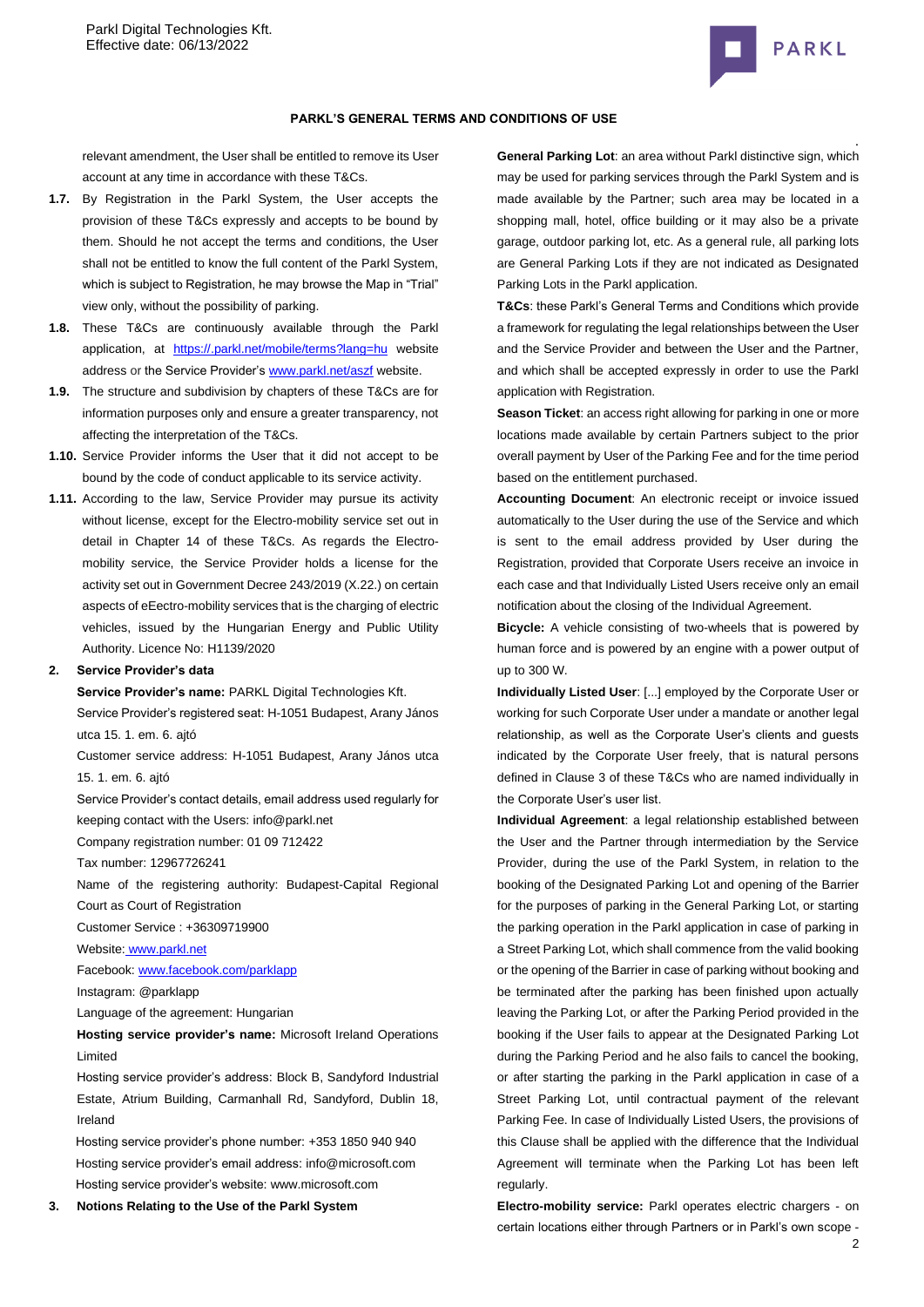

#### **PARKL'S GENERAL TERMS AND CONDITIONS OF USE**

for the sake of promoting and developing electromobility. Furthermore, Parkl enables for compensation charging electric cars through electric chargers.

Ad-hoc User: the users who are not registered in the Parkl system but they are entitled to employ the Electro-mobility service without a registration, in accordance with Section 14, based on the Government Decree 243/2019 (X.22.) on certain aspects of Electro-mobility services.

**Parties:** The User and the Service Provider together or, as the case may be, the User and the Partner together.

**User**: a natural person being the driver, as a general rule, who downloads the Parkl application and registers for it in order to use the Service or independently therefrom.

**User account**: User's personal profile, created through downloading the Parkl application and Registration, in which the User provides his personal data, may modify such personal data and make settings in connection with the use of the Parkl System. **Instant parking**: an automatic function which allows for starting and stopping the parking operation without specifically pressing any buttons, and which may be activated by the User with a separate slide button through the Parkl application. If the User wishes to use instant parking, after activation of such function, the Partners' barriers open automatically upon arrival of a Passenger Car. In this case, no GPS is applied, the function is operated through camera reading of the license plate number.

Service Provider raises the Users attention that the Service Provider is working continuously on developing new technologies and functions, in order to revise the quality of the Service. For this purpose, where the Instant parking service is available, the Service Provider collects records about the arrival vehicle's license plate number to develop the Service and the camera records about the whole vehicle in order to analyse it with help of an artificial intelligence system.

The Service Provider reminds the Users that the deletion of the Parkl application doesn't mean the automatic deletion of the User account, and it doesn't mean the automatic deactivation of the Instant parking function in the Parkl System. (see 8.2.8. paragraph)

**Gate**: A collective term for the Barrier, the garage gate, the Parking Inhibitor or any other device which obstacles entry into the relevant Parking Lot.

**Designated Parking Lot**: an area with Parkl distinctive sign, closed with a Gate, which may be used for parking services through the Parkl System and is made available by the Partner; such area may be located in a shopping mall, hotel, office building or it may also be a private garage, outdoor parking lot, etc.

**Voucher**: An electronic means substituting the payment transaction, made available by the Service Provider to the User, redeemable by the User in the amount indicated thereon during his parking and which is regulated in detail in Subclause 10.10 of these T&Cs.

**NMFSZ:** National Mobile Payment Plc. designated as a national mobile payment organisation pursuant to section 2(1) of Government Decree No 356 of 13 December 2012 implementing Act CC of 2011 on the national payment system.

**NMFR:** The national mobile payment system set out in section 1(d) of Act CC of 2011 on the national payment system.

**Prize Game:** Service Provider shall be entitled to the periodical organisation of promotional prize game during which it draws different prizes among the Users. Service Provider will always set out the detailed rules of the Prize Game in a separate regulation.

**Opening Mechanism:** A specific device developed and operated by the Service Provider and which is suitable for controlling the opening and closing of the Barrier and of the Parking Inhibitor.

**Parkl application:** the official application that has been developed and is operated by the Service Provider subject to these T&Cs and which may be installed on Android and IOS operating systems.

Parkl System: a collective term for the software that is owned and operated by the Service Provider and the related mobile phone application, as well as the entire infrastructure which, through community sharing, provides interface and devices to access free parking lots. By using the Parkl System, the User may choose among the Designated, General or Street Parking Lots, may use them for a specific time period subject to payment of the Parking Fee, that is the User may use a parking service.

**Parking Inhibitor**: as a general rule, a mechanism operated by the Service Provider, which delimits and isolates the Designated Parking Lots that may be used through the Service and which may be managed by the User using the Service through the Parkl application during the Parking Period. Parking Inhibitors are typically located in garages or private parking areas and delimit only one Designated Parking Lot.

**Parking Fee**: The consideration due for the Service, to be paid by the User through the Service Provider, set individually by the Partner, with invoicing that is minute-based in most cases or less frequently, it has another basis, e.g. half an hour, hour-based daily, dynamic daily (fee changing on a daily basis), etc., or is based on the Parking Zones in case of Street Parking Lots, the amount of which is established based on the minimum parking fee set out by law. In the Map, the Service Provider shall show the minimum statutory Parking Fee that is payable for an hour or, in special cases, that corresponds to the parking location. In case of emobility service, a special type of Parking Fee, which is to be established based on the quantity of electricity consumed and invoiced on kWh-basis, is applied. The Parking Fee shall be debited directly to the bank card provided in advance by the User through the SimplePay Online Payment System, like all other payments to be made by User under these T&Cs. In case of Corporate services, the Parking Fee shall be invoiced under one of two schemes, that meaning payment by bank transfer or settlement in arrears under the Individual Agreement concluded by the Corporate User and the Service Provider; in case of both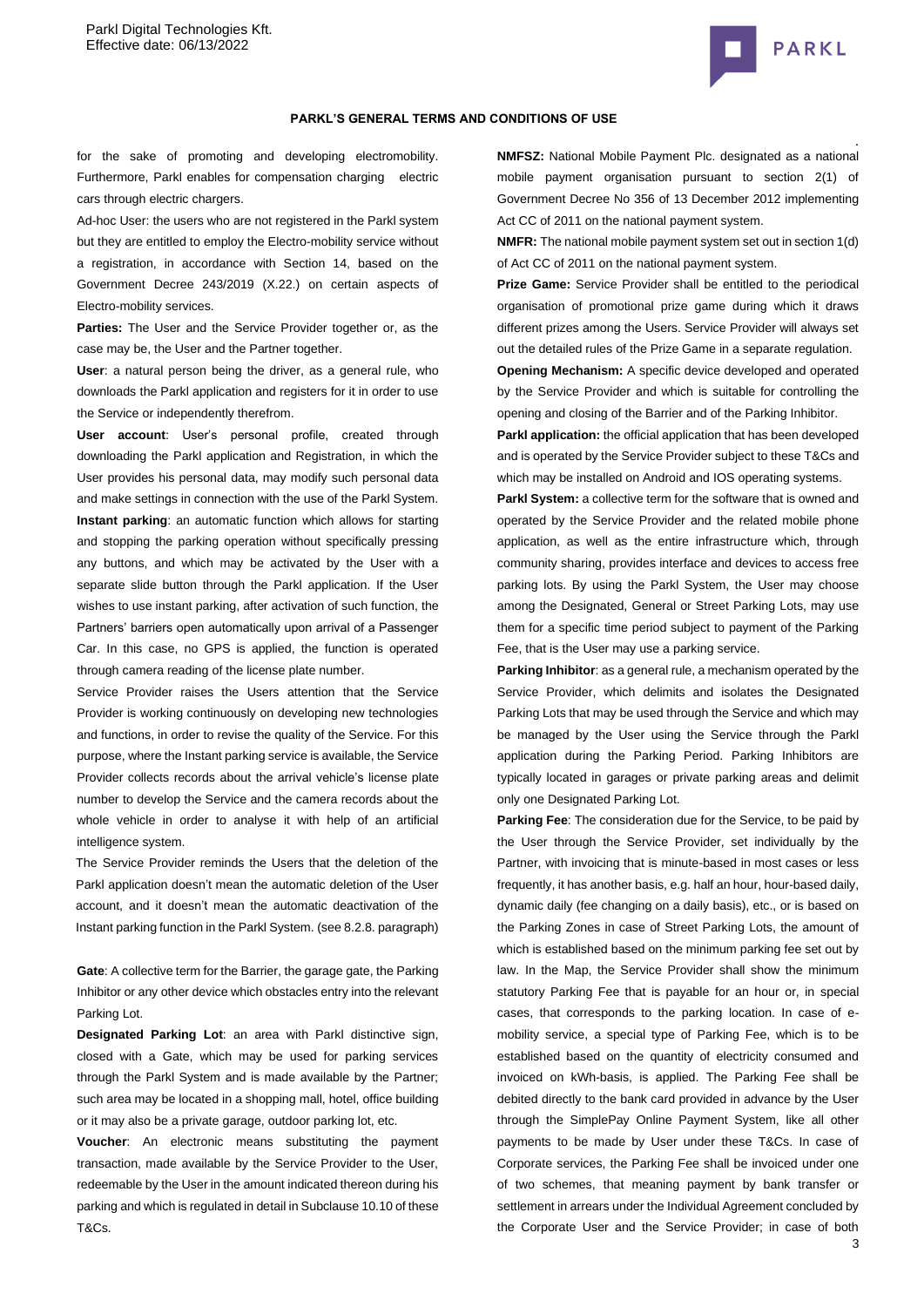

### **PARKL'S GENERAL TERMS AND CONDITIONS OF USE**

schemes, the Corporate User shall pay the invoice; the Individually Listed Users shall indicate that they use a Corporate service only at the time of payment through the Parkl application.

Electro-mobility Service Fee: the compensation for the Electromobility service, which is determined based on the consumed elektricity and it is invoiced based on kWh. With the exlusion of the discrepancy in Section 14, the regulation for the Parking Fee is authoritative for the Electro-mobility service.

**Parking Period**: The term provided by the User in the Parkl application, which starts from the time when the Barrier is opened following the arrival to the Parking Lot, and it ends when the Gate is opened through the Parkl System the second time for the purposes of the Passenger Car leaving the Parking Lot which shall be considered as the end of parking or, in case of a Designated Parking Lot, it ends when the Parking Period provided in the booking has expired if the User fails to appear at the Designated Parking Lot during the Parking Period and he also fails to cancel the booking, and even if he leaves the Designated Parking Lot before the end of the Parking Period indicated in the booking. In case of Street Parking Lots, the Parking Period starts from the time when the parking is commenced by the User in the Parkl application, and it ends when it has been finished by the User or when the payment period applicable to the given Parking Zone has expired. The time period shall be the basis also for calculating the Parking Fee. In case of street parking, the Parking Period does not restart automatically; the User shall provide for the restart of such period.

**Parking Zone:** In case of Street Parking Lots, a relevant territorial subdivision that is independent from the Service Provider and which determines the Parking Fee applicable in the given area. The borders of the specific Parking Zones are indicated in the Map. Parking Lot: a collective term for General Parking Lots, Designated Parking Lots and Street Parking Lots. The distinction among General, Designated and Street Parking Lots is for the ease of understanding only; the rights and obligations set out in these contractual provisions are applicable *mutatis mutandis* to the Parking Lots regardless of their exact name and depending on the nature of the relevant rights and obligations.

Partner: third party natural and legal persons who are entitled to exploit the Parking Lot in any manner and who make the given parking lot available under an intermediation agreement stipulated with the Service Provider. Through Registration, any User shall acquire the right to contract as a Partner with the Service Provider subject to fulfilment of further conditions. These T&Cs hereinafter do not contain the details of the agreement with the Partner, however, the Partner shall also accept the T&Cs under the agreement concluded with the Service Provider. In case of street parking, Partner shall be understood as the local government, operator or authority that is entitled to adopt the decisions concerning the given Parking Zone.

**Private parking service:** Service Provider supplies the Service under an agreement individually regulated with each Partner, allowing the use of the Service only for the users regulated under such agreement; these Private parking lots are not visible and available for Users who do not use the Service as a Private parking service. The users of such private parking service shall be subject to all provisions of these T&Cs that may apply in respect of the service described in this Clause.

**Registration**: By way of Registration through the Parkl application, the User acquires the right to use the Parkl application or to use it as a Partner in case of a separate application to that effect. Following general registration, the Individually Listed Users acquire the right to use the Parkl application for Corporate Service by activating such application through the link received from the administrator of the Corporate user. The process of the Registration is described in detail in Subclause [8.1.](#page-6-0)

**SimplePay Online Payment System:** an online payment system used by the Service Provider and which is a simple and secure payment solution for the Users of the Service. The payment process is the same as the payment procedure offered for similar banking services. During the supply of the service, SimplePay transactions are monitored continuously with a view to the User's, that is the card holder's safety and the system helps in preventing unexpected events. This Clause shall not apply to Corporate Users.

**Barrier**: as a general rule, a mechanism operated by the Partner, which delimits and isolates the Designated and General Parking Lots that may be used through the Service and which may be managed by the User using the Service through the Parkl application during the Parking Period. Depending on the type of the Parking Lot, the Barrier is located in multi-storey car parks, hotels or shopping malls including typically more than one Parking Lots.

**Passenger Car**: vehicles or motorcycles equipped with four, three or two tires necessary for using the Parkl System and which are suitable for transporting not more than eight adults including the driver, provided that such vehicles include the petrol, diesel, electric and gas-fuelled cars. If, depending on its type, the Designated Parking Lot is unsuitable for storing vehicles with untraditional dimensions, this circumstance shall be indicated appropriately on the data sheet of the given Designated Parking Lot in the Parkl application.

**Service**: parking services set out in these T&Cs, intermediated through the Parkl System that is operated and owned exclusively by the Service Provider, and supplied by the Partner.

**Service Area:** the geographical territory in which the Service is available through the Parkl System, corresponds to the entire administrative territory of Hungary.

**Service Provider**: PARKL Digital Technologies Kft. that is the sole owner, creator and operator of the Parkl System.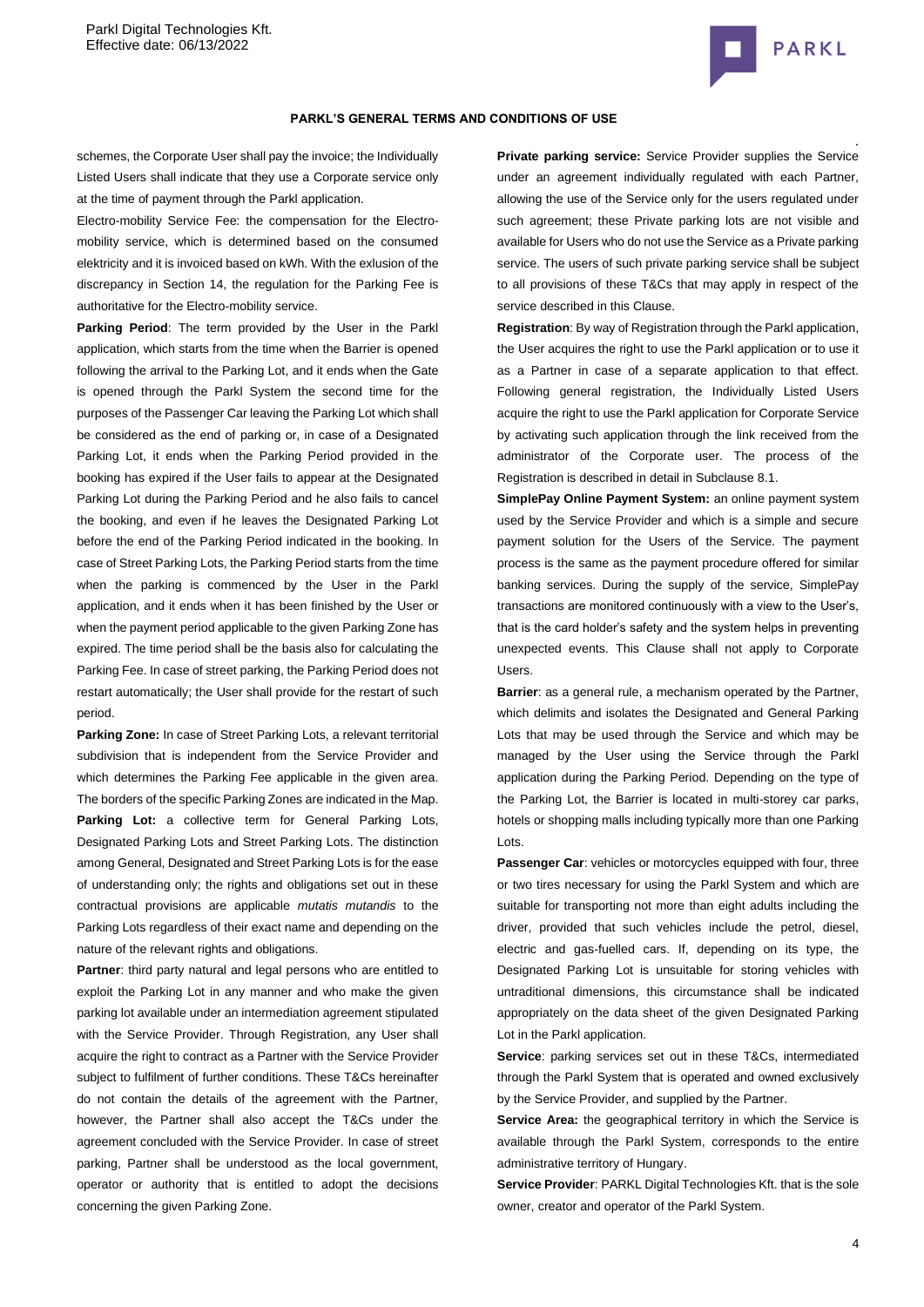

**Map**: Google maps or Apple maps that is visible on the main screen of the Parkl application and in which the User may choose between the "Parking" and the "Street" view.

**Parking map**: Google maps that is visible in the Parking icon view of the Map or Apple maps in which the Parking Lots have a distinctive indication.

**Street map:** Google maps that is visible in the Street icon view of the Map or Apple maps in which the specific Parking Zones are indicated.

**Street Parking Lot:** the area without Parkl distinctive sign, made available for parking and that may be used for parking service on a separate map through the Parkl System and may be used through the waiting (parking) public service set out in section 2(a) of Act CC of 2011 on the national payment system.

**Smart bicycle docking service:** In certain locations, Parkl provides smart bicycle docking services to foster safe and futureproof solution for on-street bike locking. For compensation for the Service, that is paid by the User, Service Provider enables Users to lock their bicycles with the Parkl application.

**Smart bicycle docking service fee:** The consideration due for the Smart bicycle docking service, to be paid by the User through the Service Provider application and the pricing of which consist of a minute based fee and a Comfort fee. Otherwise, the rules set out in the Parking fee apply for the smart bicycle docking service too, with respect to the differences stated in the 15. chapter of the T&Cs.

**Corporate User**: the business association agreeing with the Service Provider in order to use the Service as a Corporate service. The Corporate User shall be entitled to manage the admin interface through which it can provide which Individually Listed Users are to be invited to use the Parkl application as a Corporate service.

**Corporate service**: supplying the Service to the Corporate User provided that such Service may be used only by the invited Individually Listed Users. In this case, the Parking Fee due for the Service shall be paid by the Corporate User.

**CT&Cs**: Corporate Terms and Conditions that govern the use of the Corporate service by the Corporate User. The provisions of these T&Cs shall apply also in respect of the Corporate Users, whilst the provisions of the CT&Cs may overwrite the provisions of these T&Cs.

**Website**: Website operated by the Service Provider, containing the information and data relating to the Parkl application and which is available a[t www.parkl.net](http://www.parkl.net/) URL address.

# **4. General Provisions**

**4.1.** The Service Provider reserves the right to modify the Service, the content of the Parkl application and the operation of the Parkl System, or to terminate its availability unilaterally, without providing any compensation, indemnification or damages, in accordance with these T&Cs.

- . **4.2.** Furthermore, the Service Provider shall be entitled to suspend the Service, that is shutting down the Parkl System temporarily at any time, without providing any compensation, indemnification or damages, including in particular in case of maintenance or system upgrade, which shall always be notified in advance by the User via email and also through the Parkl System. In this case, the valid bookings that are still inactive, will be cancelled automatically, and the Service Provider shall not be obliged to compensate any related damages, provide indemnification or satisfy any other claims. During suspension, opening the barriers through the Parkl application will not be possible.
- **4.3.** By accepting these T&Cs, the Parties undertake to notify each other without delay of any significant facts, data, events or information that are closely related to the Use of the Service and the contractual performance. User shall meet any of his notification, reporting and information obligations through his User account, or over the phone or via email sent to info@parkl.net, depending on the availability of the relevant function, whilst the Service Provider shall meet such obligations incumbent upon it through the Parkl application or an email sent to the email address provided by the User. All legal consequences of the omission shall be borne by the defaulting Party. Service Provider shall record the statements made by the User as consumer according to section 17/B(3) of Act CLV of 1997 on consumer protection. Within 30 days from becoming aware of User's request to that effect, after User identification, the Service Provider shall provide for the hearing of the audio records at its customer service and provide copy of each audio record free of charge and, if requested, electronically, Statements submitted via email shall become effective when they become available to the other party. Service Provider shall confirm electronically, without delay, the receipt of the User's statement.
- **4.4.** In order to verify compliance with the T&Cs, the Service Provider shall be entitled to appear at the Parking Lots and carry out random checks there, enter such Parking Lots for this purpose at any time, as well as to take pictures, audio and video records thereof and document its observations properly.

# **5. Technical Requirements for Using the Service, Service Platforms**

- **5.1.** Service Provider's Parkl application is available on any smartphones and tablets with **Android or IOS** operation system.
- **5.2.** The Service-related **Website** is available at [www.parkl.net.](http://www.parkl.net/) The Website contains information relating to the Parkl System and also the Registration may be carried out through such Website. If you wish to participate in the Parkl System also as a Partner, you may indicate such intention only through the Website, completing the appropriate form.
- **5.3.** The Service-related **Facebook page** is available at www.facebook.com/parklapp/; such community page provides primarily additional data, information, and notifications about discounts and prize games in connection with the Parkl System.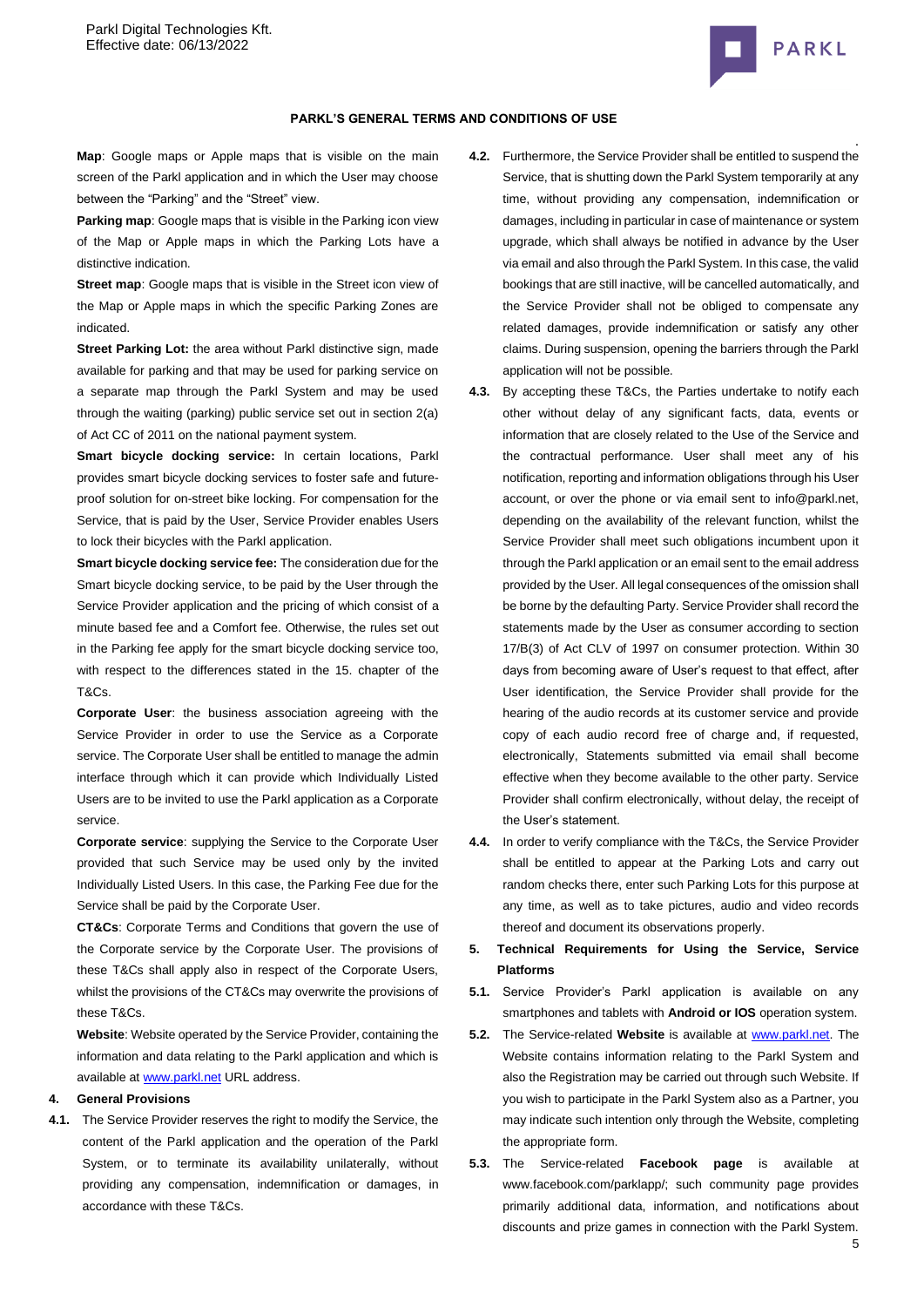

### **PARKL'S GENERAL TERMS AND CONDITIONS OF USE**

The communication and correspondence carried through such Facebook page shall not be considered official statements; the Service Provider is primarily available through the email address or phone number provided. If the User carried out the Registration through his Facebook account, by accepting these T&Cs, he acknowledges and accepts all operational policies of Facebook and the fact that the Service Provider has no influence over Facebook policies or operations and that it may not be held liable in this respect either directly or indirectly. Facebook's provisions shall apply to the Facebook Data Protection policy, practices and the related user consents.

**5.4.** The Parking Fee shall be settled by payment with bank card through the **SimplePay Online Payment System**. User shall solely be liable for the availability of a valid bank card with coverage. Bank card registration shall be subject to a HUF 100 minimum coverage on the User's related bank account which amount will be returned to the User's bank account automatically and immediately following the bank card registration. User acknowledges that, by accepting these T&Cs, he accepts all SimplePay operational policies, including but not limited to the policy governing payment terms, and that the Service Provider has no influence over the SimplePay system policy and operation, therefore the Service Provider shall not be liable for the regular operation of such system either directly or indirectly. SimplePay's provisions shall apply to the SimplePay Data Protection policy, practices and the related user consents. In case of use as a Corporate service, the Corporate User shall settle the Parking Fee, therefore the terms and conditions set out in this Clause shall not apply to Individually Listed Users.

#### **6. Conclusion of the T&Cs**

- **6.1.** The T&Cs, that is the fixed-term framework agreement between the Service Provider and the Partner, as well as the Partner and the User shall be concluded after downloading the Parkl application, by its acceptance during Registration via the Website or as a mandatory element of Registration. This Clause shall apply to the use as a Corporate service with the difference that the conclusion of the T&Cs should follow the prior agreement between Service Provider and the Corporate User, in accordance with the CT&Cs. The T&Cs may only be accepted electronically. The Parties conclude an agreement for the use of the Parkl System electronically, through successful Registration. The agreement shall not constitute a written agreement, therefore it is not registered by the Service Provider and will not be available later. The language of the agreement is Hungarian.
- **6.2.** By accepting the T&Cs, the User acquires the right to use the Service and the Parkl System under an Individual Agreement where requested.
- **6.3.** It is in the very nature of the Parkl System, that its use is necessarily subject to the User possessing a Passenger Car in compliance with the laws, as well as a driving license, registration certificate, mandatory insurance and the technical conditions

necessary for its intended use; User shall warrant the fulfilment of such conditions and shall be solely liable therefor. Service Provider excludes its liability for any damage due to the unlawful use of the Passenger Car.

- **6.4.** The personal, invoicing and other User-related data that are supplied during registration and afterwards, are required for using the Service and concluding the Individual Agreement, as well as they are essential for communication between the Parties. User shall always ascertain and provide for the correctness, completeness, effectiveness, validity, update and correction of the data provided by the User in the Parkl application; the User shall solely be liable for such data and all legal consequences deriving from or related, in any manner, to the failure to do so, shall be borne only by the User. Until any notice to the contrary, the data recorded in the Parkl System shall be considered effective.
- **6.5.** User undertakes and under the penalty of perjury, he declares expressly that the personal and invoicing data and the data supplied by him to the Service Provider in any manner during the use of the Parkl System relate to him, are real and correct and that they do not violate any rights and lawful interests of the Service Provider or of any third parties. If the Service Provider becomes aware or if it is probable that the data supplied by the User are not or a part thereof are not true, precise, complete or contain elements that are otherwise unlawful or contrary to the agreement, it shall be entitled to refuse the supply of the Service and apply further legal consequences in accordance with the provisions of these T&Cs and the applicable laws.
- **6.6.** Service Provider shall be entitled to verify the correctness and truth of the data provided in the User account, as well as the conditions necessary for using the Service, at any time. Upon Service Provider's written notice, User shall present the supporting documents at Service Provider's customer service within a reasonable time period not exceeding 30 days. Should the User fail to do so, that is if the User fails to confirm the existence and validity of the documents requested or if such documents are found to be unlawful, the Service Provider shall be entitled to terminate the supply of the Service for the User and delete User's entitlement without any further motivation, provision of damages, indemnification or any other compensation, and it shall take the necessary legal steps in respect of the given User where this is provided by law.

# **7. Conclusion of the Individual Agreement**

**7.1.** By accepting these T&Cs, the Parties acknowledge that the Individual Agreement is entered into by and between the Partner and the User for a fixed term corresponding to the period necessary for the single use of the Service, upon User's initiative taken through the booking or upon opening of the Barrier for the purposes of parking in a General Parking Lot or, in case of a Street Parking Lot, upon the User starting the parking operation in the Parkl application.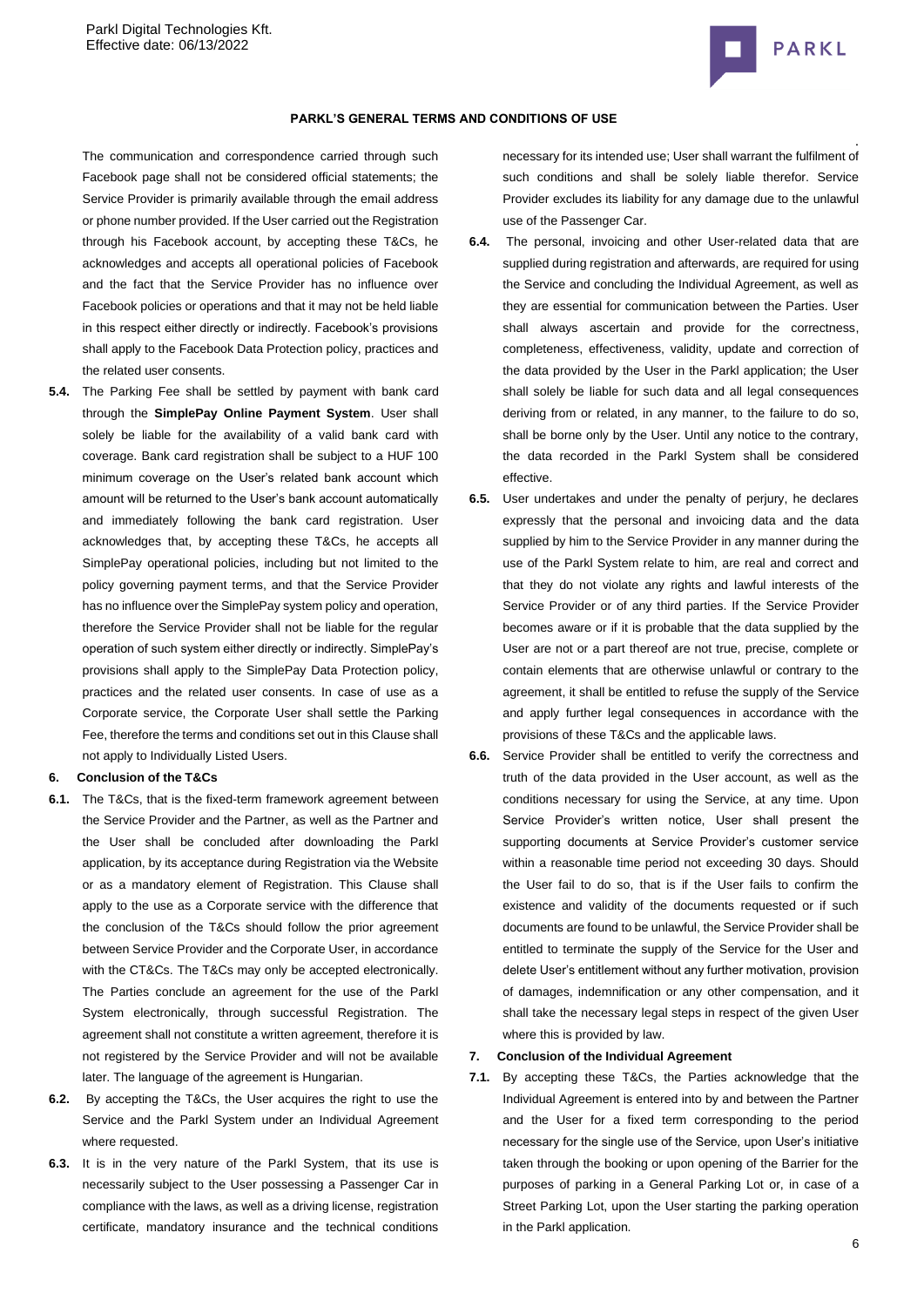

### **PARKL'S GENERAL TERMS AND CONDITIONS OF USE**

- **7.2.** An agreement for the use of the Service is entered into by and between the User and the Partner electronically, through the T&Cs, upon successful booking or opening of the Barrier for the purposes of parking in the General Parking Lot, or starting the parking in a Street Parking Lot via the Parkl application. The Individual Agreement shall not constitute a written agreement, therefore it is not registered by the Partner or the Service Provider and will not be available later. The language of the agreement is Hungarian.
- **7.3.** The conclusion date and the effective date of the Individual Agreement is the day when the Designated Parking Lot is booked validly through the Parkl application or the Barrier is opened for the purposes of parking in the General Parking Lot or, the parking in a Street Parking Lot is started through the Parkl application. The User who books a Designated Parking Lot by using the Parkl or who uses a General Parking Lot or a Street Parking Lot, shall be considered a Partner's customer upon conclusion of the Individual Agreement.
- **7.4.** The Individual Agreement may only be concluded personally by a natural person with the capacity to act. By concluding the Individual Agreement, the User declares and acknowledges under penalty of perjury that he has full capacity to act and legal capacity.
- **7.5.** In case if the registered User or the actual manager of the Parkl application and the driver of the Passenger Car are different persons, by using the Service, the User and the real driver of the Passenger Car expressly acknowledge by conduct that the actual driver shall be entitled to use the Service in the User's place and name and that such actual driver has an express authorisation from the User to do so. Parties acknowledge that any actions relating to or connected with the Service used during the Parking Period shall be deemed to be an action by the User provided that the User and the actual driver of the Passenger Car shall be liable jointly and severally for all activities carried out with the Passenger Car during the Parking Period, relating thereto or connected with the use of the Service in any manner, as well as for the performance of all obligations and circumstances set out in the T&Cs.
- **7.6.** Parkl reserves the right to contact the User at any time during the term of the Individual Agreement; in such case, the User shall cooperate with the Service Provider and provide it with the information and data requested without delay. In case of failure to do so, the User shall solely be liable for all legal consequences.

# **8. Use of the Parkl System**

# <span id="page-6-0"></span>**8.1. Registration**

**8.1.1.** The Service supplied by the Parkl System is available to all those persons who download the Parkl application and, by Registration, accept all the provisions of these T&Cs and consent to the data processing carried out in accordance with the Data Protection policy. Through the different online interfaces, visitors can find the Parkl application in three main ways: Through the Website, Facebook advertisement or Instagram advertisement.

- **8.1.2. Without Registration or full Registration**, visitors may use the "TRIAL" mode in which all functions are available; e.g. they shall view the description about Parkl's operation, browse the Map, but they cannot initiate any parking operations, that is they cannot conclude the Individual Agreement. Registration or log-in is possible by clicking on the "SETTINGS" tab.
- **8.1.3.** Registration may be carried out in two ways:

- **direct Registration** by pressing the "REGISTRATION" button through the main screen. First, an email address and a password shall be provided for the purposes of Registration. The first phase of Registration will not be closed until the mandatory fields are not filled in by the User completely and properly.

- **Facebook Connect**: by log-in through the personal Facebook user account. This registration method is available for those who have registered on [www.facebook.com](http://www.facebook.com/) website. From the Registration screen, it is possible to go to the "REGISTRATION WITH FACEBOOK" screen where Registration is carried out with the email address and password used on such community page. User expressly acknowledges that if he deletes his Facebook user account from that community page, the Parkl System will remain accessible until logout from such page; after that the Parkl User account cannot be accessed. The User account, however, shall not be considered deleted; deletion of such account shall always be requested separately from the Service Provider under these T&Cs.

- **Apple ID connect**: Apple service users, i.e. the IOS operating system users can register by signing into their personal Apple ID account. Accordingly, the preconditions of the registration are an extant Apple ID account and a running IOS operating system on the device. The User has the possibility to move on from the registration platform to the "REGISTRATION WITH APPLE ID" platform, where the User can registrate with an e-mail and a password. The User specifically acknowledge that if the User delete his/her Apple ID account then after that the Parkl system will only be accesible until the User log out. However, the user account is not deleted automatically, the User shall ask the deletion from the Service Provider in accordance with these T&Cs.

**8.1.4.** The email address may not be modified subsequently. therefore the User shall solely be responsible for the validity thereof and shall maintain the relevant mailbox. Service Provider shall not be liable for the legal consequences deriving from the deactivation, termination or inaccessibility, for any other reasons, of the mailbox belonging to the email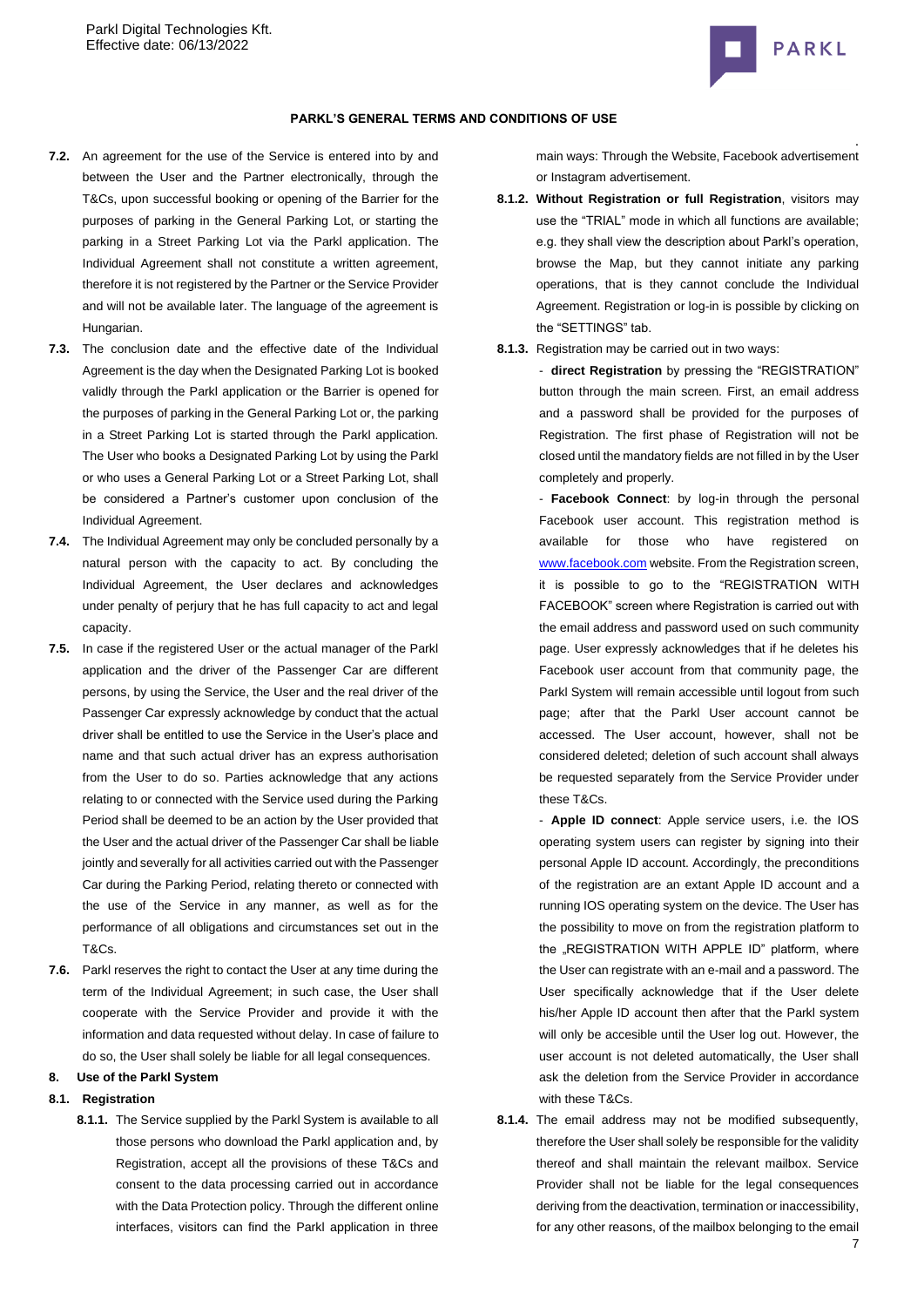

address provided. If the Service Provider becomes aware that the email address recorded by the User is inactive or invalid, it shall be entitled to deactivate or delete the given User. Each email address may only be used once for Registration, therefore the system warns the visitor where Registration has already been made with the given email address.

- **8.1.5.** The password provided shall meet the following requirements: minimum length of five characters.
- **8.1.6.** After providing the email address and the password correctly, the User may go to the next screen where the first name, family name, the license plate number of the vehicle and the phone number shall be provided, as well as these T&Cs shall be accepted and an express consent is to be given to the Data Protection policy; after that the User account is created, but Registration is not complete yet. Registration is completed only after verification of the phone number and the email address, as well as the bank card registered.
- **8.1.7.** The next step is to confirm the four-digit verification code contained in the system message sent to the phone number provided, which step may be left out, but without that no Individual Agreements may be concluded thus the Registration remains incomplete. In case of errors, a new code may be requested on the screen. If, during the Registration, the User omits such step, then he may perform such step in the "SETTINGS" menu of his User account.
- **8.1.8.** After providing the correct verification code, the User may perform the "ADD A BANK CARD" step, which may be left out, but without that no Individual Agreements may be concluded, thus the Registration remains incomplete. When providing the bank card data, the system navigates the User through to the own interface of the SimplePay Online Payment System. The User may register only bank cards holding his name in the system and the User shall always solely be liable therefor. During the bank card registration, the bank card number, the name indicated on the bank card, the expiry date and the three-digit CVC code on the back of the bank card shall be provided. If the User clicks on the "PAYMENT WITH CARD REGISTRATION" button, the system debits HUF 100 to the User's bank card and returns such amount to the User immediately. Following that, the correctness and truth of the bank card data are verified. The obligation to register the bank card applies also to the Individually Listed Users, having regard to the potential private use of the Service or the Service Provider's different rights to sanction under these T&Cs.
- **8.1.9.** After verifying the correctness and truth of the bank card data, the Parkl application indicates on the screen that the

. Registration has been successful and the main screen of the Parkl application appears.

- **8.1.10.**In the last step of full Registration, the email address given by the User is verified through a link received in a message from the Service Provider and indicating the success of Registration. The email address verification may be left out, but without that no Individual Agreements may be concluded thus the Registration remains incomplete. If, during the Registration, the User omits such step, then he may perform such step in the "SETTINGS" menu of his User account.
- **8.1.11.**The invoicing data shall not be provided necessarily for full Registration, but they may be provided in the "PAYMENT" menu of User account. In case of parking initiated by an Individually Listed User, the Corporate User's invoicing data shall be provided automatically if the fee is to be borne by the Corporate User.
- **8.1.12.**In case of using a Corporate service, the registration process is not closed in this step as the Individually Listed User received an individual invitation to the Parkl application and by activating such application during the use of the Service, such Individually Listed User may select the payment method "at the Corporate User's cost" when settling the Parking Fee.
- **8.1.13.**Following full and successful Registration, the User shall be entitled to use the Parkl System as a driver.

### **8.2. User Account**

- **8.2.1.** Following a successful and full Registration, the User may log in and use the Parkl at any time with the email address and the password provided. If the password has been forgotten, the Parkl application provides for sending a password reminder via email. In this case, after clicking on the "PASSWORD FORGOTTEN" button and providing the email address, the User will receive and email containing the link on which a new password may be provided.
- **8.2.2.** The User shall be liable for and solely obliged to keep the secrecy of the User account and the related password. User expressly assumes liability for all of his activities carried out in connection with or through his User account. User shall notify the Service Provider without delay of any unauthorised access, use of his User account or other actions against the security.
- **8.2.3.** The menu items available in the User account created through Registration are "SEARCH", "HYSTORY", and "SETTINGS".
	- Through the use of the "SEARCH" menu, the Parkl System allows the User to select the Parking Lot according to his destination and to view the details of the Parking Lot by clicking on it.
	- 8 The "HISTORY" menu contains the previous and currently active parking operations. This menu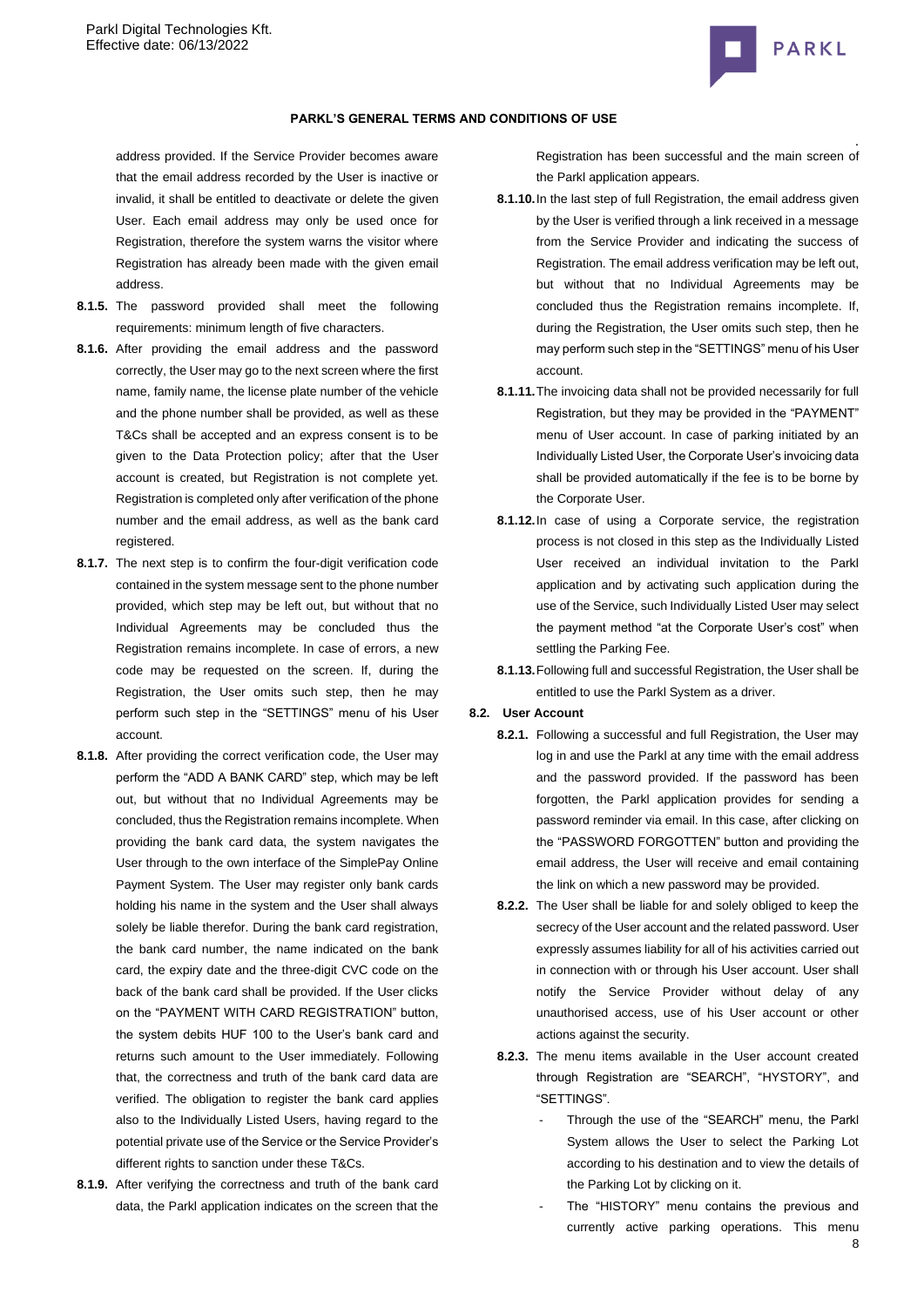

#### **PARKL'S GENERAL TERMS AND CONDITIONS OF USE**

contains the details of the chargers used in each location (opening hours, availability and type of cables, whether it is free, connections, performance), as well as the measured performance of each charging, beginning and ending of the charging, the cause of shutdown, as well as the consideration to be paid and whether the payment is settled or pending.

- In the "SETTINGS" menu, the "PERSONAL" data may be modified (except for the email address) and the settings related to "PAYMENT" may be carried out. The "VOUCHERS" tab contains the actual voucher offers or the User may also record in the system if he has a voucher code. In the "CARS" tab, the Passenger Cars recorded in the system may be managed. The "NAME CARD" menu contains further options like the help, the Parkl's Facebook page and Website, as well as the version number of the Parkl application. From this menu, the "LEGAL DISCLAIMER" containing also these T&Cs, as well as the Data Protection policy may be reached. Logging out from the Parkl application is also possible in this menu ("LOGOUT").
- **8.2.4.** The license plate numbers of the given Passenger Cars are visible in the "CARS" tab. The Parkl System may only be used with Passenger Cars having license plate numbers registered in the Parkl System. If the User wishes to register more than one Passenger Car, he may carry out such registration in this menu only following valid and full Registration. The Passenger Cars previously recorded in the Parkl System may be deleted in this menu. The Passenger Car with the same license plate number may be registered by more than one User, but only one valid booking may be submitted or only one Parking Period may be started simultaneously for the same Passenger Car. In case of conflict between the Parking Periods, the booking concerning the parking that has really been started, shall be deemed valid, whilst the other booking shall be considered as cancelled automatically.

When registering a vehicle under the "CARS" tab, it is necessary to specify the "VEHICLE TYPE" (Car, Bus, Motor, Van, Truck, Trail). On-street parking is available at different parking fee for each type of vehicle. Clicking on the Parking Zone in the Street Parking menu will display the information sheet for the Zone ("Parking Zone Profile Sheet"), which contains the Zone number and details and the hourly Parking fee for the selected vehicle.

In the "CARS" tab, the "INSTANT PARKING" function may be set, which function makes easier and quicker the parking for a car with a specific license plate number in the manner that when the Passenger Car arrives to the Barrier, its license plate number is read by a camera and it is checked whether it is included as a User entitled to avail of the instant parking service. The identification of the license plate numbers are happening with the help of the cameras, they identify all the arrival vehicle's license plate numbers and in case of the recognized license plate number is checked up with a User's license plate number who mobilise the instant parking service, then the Barrier automatically opens. If the system grants the authorisation to the User, the Barrier is opened, and the Parking Period begins.

If the Instant parking function is used, only one User may have such function activated in respect of the same license plate number.

- **8.2.5.** User expressly declares that if he is not the operator of the Passenger Car(s) registered in the Parkl System, the Parkl System is used with the operator's express authorisation, consent and agreement. In this case, the User and the operator shall be liable jointly and severally for complying with the rules concerning the use of the Parkl System and for all legal consequences arising from the infringement thereof.
- **8.2.6.** By clicking on the "PAYMENT' tab, additional bank cards may be recorded in the system and the previously recorded bank cards may be deleted. In addition, invoicing may be requested; upon selecting such option, the fields of data necessary for invoicing appear. Such fields are the company name, tax number, registered seat, as well as the name and permanent address in case of a natural person. More than one bank card may be registered in the system; of those registered bank cards, the default bank card shall be selected, meaning the bank card from which the Parking Fee is deducted automatically upon expiry of the Parking Period. Any registered bank card may be deleted, but one default bank card shall always remain. The Parkl System does not allow for deleting the last bank card, except if a new bank card is recorded simultaneously. The default bank card set for the given parking operation cannot be deleted during the active parking period and until payment of the service fee due, but unsettled, during the actual payment delay. The provisions of this Clause shall apply in respect of the Individually Listed Users with the difference that the Parking Fee may be settled also at the Corporate User's cost by selecting the appropriate payment method in the Parkl application. Payment at the Corporate User's cost may be indicated as the default payment method in the "PAYMENT" tab, by moving the slide button next to the text "Use of the Services at the [...] company's cost".
- **8.2.7.** In accordance with Clause 11, the User Account may be deactivated, deleted by the Service Provider or the User may be banned from the Parkl System. Furthermore, the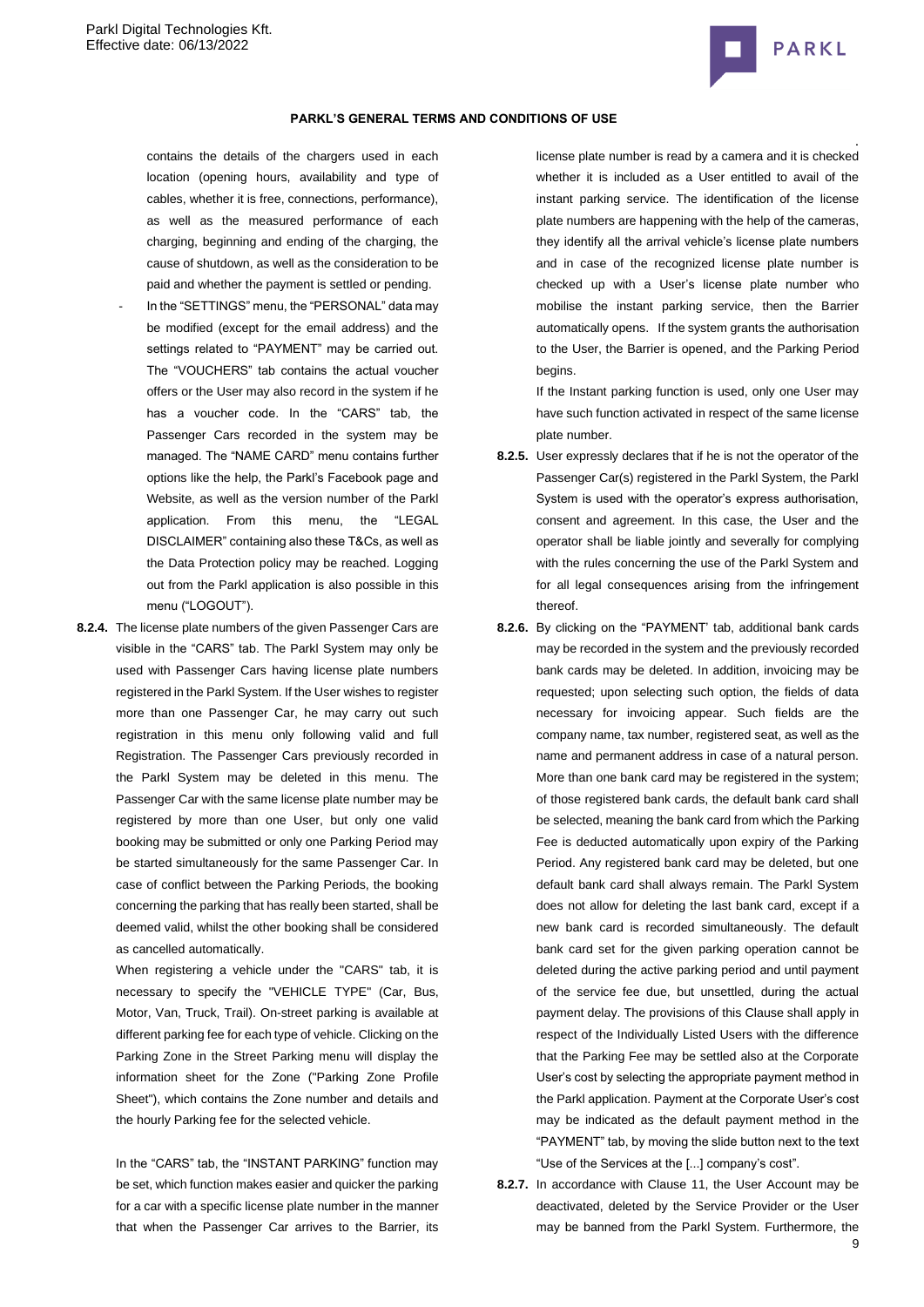

Service Provider shall be entitled to delete the User Account if it has not used the Service for an uninterrupted period exceeding two calendar years.

**8.2.8.** By deleting the Parkl application from a smart device, the User's User account will not cease to exist, that is it is not deleted. If the User wishes to have his User Account deleted, he shall send an email to help@parkl.net; he cannot delete the User Account directly. Service Provider shall always examine the deletion request without delay and grant such request in accordance with the laws and the Data Protection policy, except where it is obliged to decline the request.

> Until the user account is deleted, the Parkl system remains active, including Instant Parking.

# **8.3. Searching for Parking Lots**

- **8.3.1.** After Registration or log-in, the "SEARCH" window including the Map is displayed as the first step of use of the Parkl System. By clicking on the icon placed in the upper right corner, the User may switch between the "Parking lot map" and the "Street map" icon view. By clicking on the "What is your destination?" field, the User may search among the Parking Lots available at destination. An address may be searched manually in the Map or by giving the address; in this latter case, the Parking Lots located in the 1.5 km radius of the relevant zone will be highlighted on the "Parking lot map". By clicking on the lightning icon placed in the bottom right corner, the User may find whether the given Parking Lot is equipped with an electricity charger.
- **8.3.2.** The Parking Lots that are available at the given time, are indicated with black colour on the map, whilst the locations that are fully booked or which do not operate for any reason at the given time are indicated with grey colour.
- **8.3.3.** After selecting an available Parking Lot, the User may view the datasheet of the given Parking Lot where he can see the name, photo, exact address of the selected Parking Lot and the Parking Fee to be paid for one-hour Parking Period. Furthermore, the User may view the opening hours of the given Parking Lot, the description of the parking area is displayed containing the technical details of the given Parking Lot, and the availability of an electricity charger and camera surveillance may also appear as extra services.
- **8.3.4.** In case of General Parking Lots, the Parkl System does not provide for prior booking of such General Parking Lots, therefore the Service Provider does not guarantee that another user will not occupy the given Parking Lot after its selection by the User and before the real beginning of the parking operation by such User.
- . **8.3.5.** The Designated Parking Lots may be available only on specific locations, depending on the Partner's individual decisions and such Designated Parking Lots are always indicated by the Service Provider in the Parkl application.
- **8.3.6.** In order to book a Designated Parking Lot, the User shall select the licensing plate number of the actual Passenger Car in the "CARS" menu, because such Designated Parking Lot may only be used with the selected Passenger Car. If the User enters the license plate number erroneously, he may correct it only by cancelling the booking and initiating a new booking. The Designated Parking Lot may be booked by clicking on the "BOOKING" icon, whereby the Individual Agreement is created and is displayed also on the main screen in the "MY BOOKINGS" menu. The Service Provider will not send a specific notification about the booking which may always be monitored in the Parkl application.
- **8.3.7.** The "MY BOOKINGS" menu contains all former and future bookings initiated by the User, the address of the Parking Lot, the "TIME LEFT" until the beginning of the Parking Period; he may open the Barrier or the Parking Inhibitor and cancel the booking in this menu. Furthermore, the starting time of the relevant booking and the expected time of leave, the Parking Fee payable and the reminder are also displayed.
- **8.3.8.** User may modify his valid bookings in the Parkl System only in respect of the Parking Period; the starting time of the Parking Period may only be modified before its beginning, whilst the end of the Parking Period may be modified during the entire active Parking Period. If the User wishes to finish the Parking Period earlier and thereby close the active parking operation, the Parking Period ends automatically upon leaving the Designated Parking Lot with the Passenger Car through the opened Gate even where the booking was for a longer time period. If the User wishes to extend the Parking Period, he may do so only during the active Parking Period through the Parkl application. If the User wishes to change the location of the Designated Parking Lot after booking, he may do so only by cancelling the booking and initiating a new booking and only before the beginning of the Parking Period. The selection of a new Designated Parking Lot after beginning of the Parking Period constitutes a new booking subject to additional fee payment obligation.
- **8.3.9.** The User shall be entitled to cancel his booking before the beginning of the Parking Period or, if the User failed to appear at the Designated Parking Lot, also during the active and pending Parking Period, however, he acknowledges that in case of "CANCELLING THE BOOKING" if such cancellation is made within not more than 10 minutes before the beginning of the Parking Period or within 15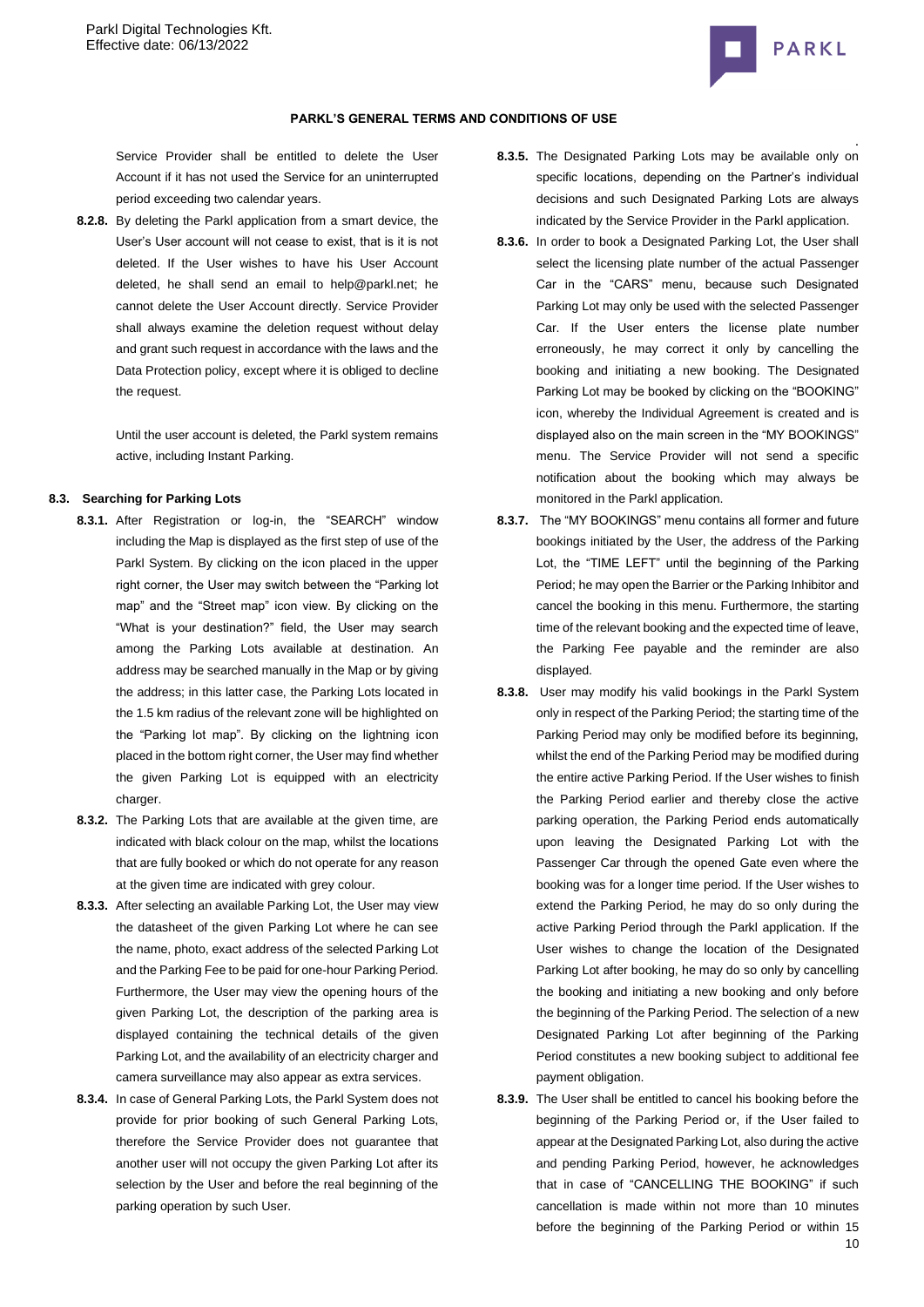

minutes after the beginning of the Parking Period, more than three times in a calendar month, starting from the fourth cancelled booking of the relevant month, the Service Provider shall be entitled to deduct half of the Parking Fee set in advance for the cancelled parking operation without any notice.

- **8.3.10.**If the User fails to start the parking operation within 15 minutes after beginning of the booked period, the Service Provider shall be entitled to cancel the User's booking and make the given Parking Lot available for another User, as well as to deduct half of the Parking Fee set in advance for the given parking operation without any notice. In such case, the Service Provider shall not be liable to provide the User with any damages, compensation or indemnification.
- **8.3.11.**If the User fails to appear at the booked Designated Parking Lot during the Parking Period and he also fails to cancel his booking, he will still have to pay the full amount of the Parking Fee to the Service Provider.
- **8.3.12.**The Service Provider reserves the right to cancel a booking of the given Designated Parking Lot for any reason and at any time or make a Parking Lot unavailable, that is indicated with grey colour in the Parkl System, not including the pending and active parking operations, subject to notifying the User thereof without delay, and without being obliged to provide any damages, compensation or other obligations. In such case, the "cancelled" status and the cancellation date are displayed next to the given booking in the User account. Of course, in this case the User shall not be obliged to pay the Parking Fee.
- **8.3.13.**As a result of the search carried out according to Subclause 8.3.1, the Parking Zones of the given address and the Parking Zones surrounding it are displayed in the "Street map" view. In case of Street Parking Lots, the free parking lots are not displayed, and the User may park anywhere in the relevant Zone, observing the Road Traffic Rules.

# <span id="page-10-0"></span>**8.4. Parking**

- **8.4.1.** If there are free Parking Lots, a General Parking Lot selected by him or, depending on the location, a Designated Parking Lot through valid booking shall be provided for the User; the User shall be entitled to drive in such Parking Lot with the Passenger Car indicated for the relevant parking in the Parkl application, manage the Barrier or Parking Inhibitor and park his Passenger Car in accordance with this Subclause [8.4.](#page-10-0) If the User wishes to use a General Parking Lot, he may do so by staying with his Passenger Car set for the given parking operation directly in front of the closed Barrier, opening the Barrier through the Parkl System.
- **8.4.2.** The Parking Period is indicated by a counter on the screen of the Parkl application from the opening of the Barrier or another kind of Gate.
- . **8.4.3.** User may control the parking in the Parkl application only through his User account and he may control only one parking operation at a time with the same User account. Otherwise, the Service Provider shall be entitled to refuse the supply of the Service in respect of the additional active bookings for the same period.
- **8.4.4.** After his arrival at the site, the User shall be able to manage the Barrier or other kind of Gate of the Parking Lot through the Parkl application, by pressing the "GATE OPENING" button. Before that, the User cannot open the Barrier or the Parking Inhibitor. In case of Corporate service, the Individually Listed Users may select the payment at the Corporate User's cost method, by moving the slide button next to the text "Use of the Services at the [...] company's cost", even right before the opening of the Barrier or other kind of Gate or before commencing the parking operation.
- **8.4.5.** The opening of the Barrier or other kind of Gate is not always subject to a range, therefore the User shall solely be liable for opening the Barrier or the Parking Inhibitor only when he really arrived at the given Parking Lot. In certain locations, if the User does not stop his Passenger Car closely enough to the Barrier, the Parkl application warns him to that effect and the Barrier does not open.
- **8.4.6.** In case of parking in a General Parking Lot, the Barrier can be opened through the Parkl application when the User arrives to such Barrier. If the Instant parking function is active, the Barrier will open only where the license plate number of the Passenger Car arriving at the Barrier corresponds to the license plate number recorded in the Parkl System.
- **8.4.7.** At the Designated Parking Lots equipped by few Barriers, including where more than one Barrier secures the area of the parking lots, the Parkl application may request the User to digit the code visible on the Barrier or to go to the given Barrier in order to drive in the Parking Lot. The User shall choose among the options offered to him the Barrier code visible to him, thereby confirming that he stays in the right place. If the Parkl application does not request the User to digit the Barrier code or there is a Designated Parking Lot equipped with a Parking Inhibitor, the User shall be obliged to and solely be liable for ascertaining that he stays in the place indicated in his booking.
- **8.4.8.** The Service Provider shall not be held liable either directly or indirectly if a third person stays in the Parking Lot for any reason and does not leave such parking lot, and if the User does not use the Parkl System in accordance with the provisions of these T&Cs for any reason, including where he stays at the wrong place, cannot drive in the Parking Lot or fails to leave it following the expiry of the Parking Period.
- 11 **8.4.9.** The Service Provider shall not be liable in any case for the availability and proper condition of the Parking Lot or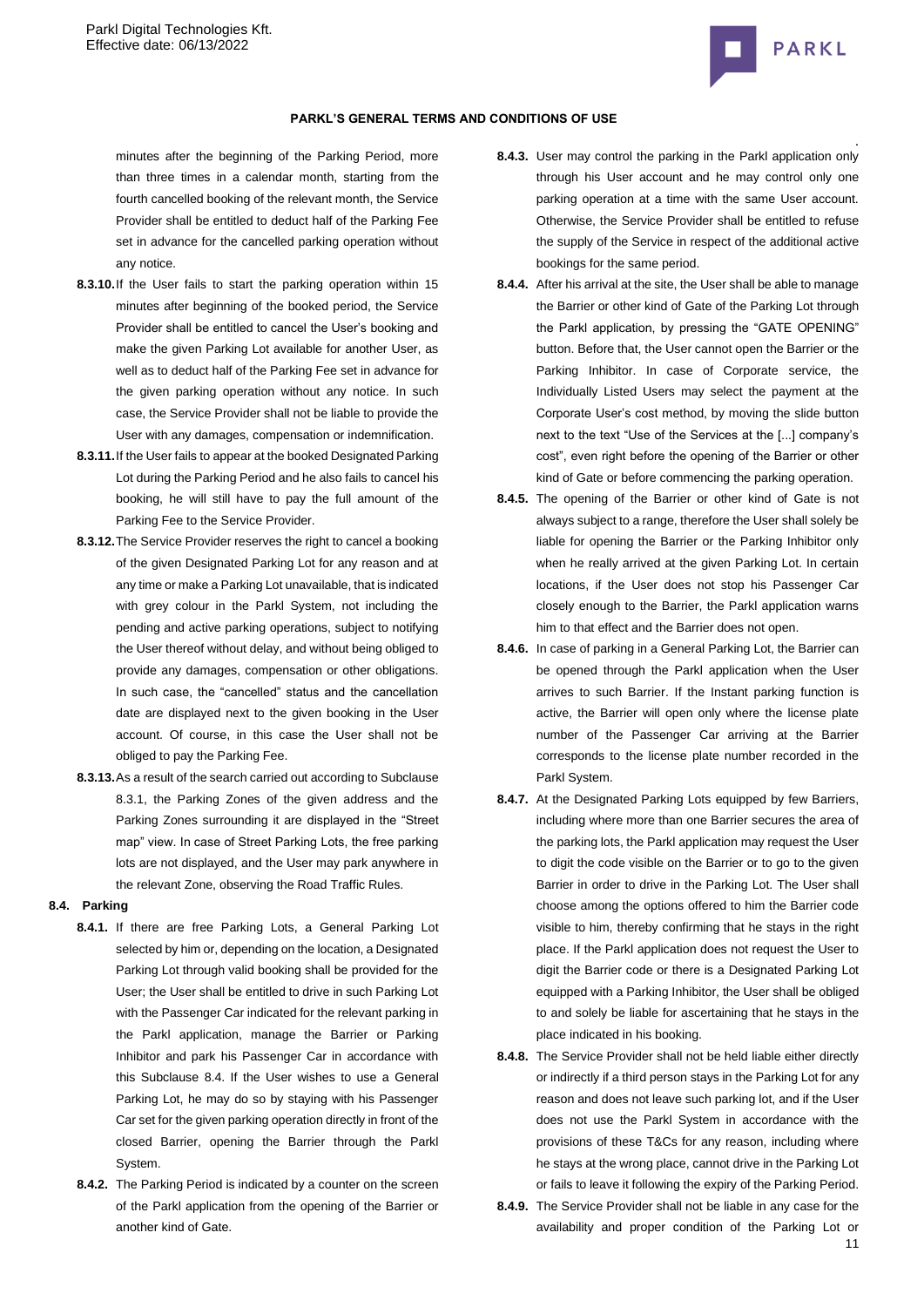

whether is has the appropriate parameters in the relevant car park.

- **8.4.10.**If a Corporate service is availed of, the Service Provider shall not be liable in any case for whether the Individually Listed User parks his Passenger Car at the Corporate User's cost, in the parking lot or parking period authorised under the individual agreement between them. If the Individually Listed User parks his Passenger Car in a parking lot or parking period that is not available under a Corporate service, the Corporate User shall still pay the costs of such parking to the Service Provider. The Corporate User and the Individually Listed User shall settle their disputes arising in relation thereto.
- **8.4.11.**If the Individually Listed User finds out during the pending parking operation that he parks his Passenger Car in a parking lot or parking period not authorised by the Corporate User, he shall opt for the payment method at his own cost after finishing the parking operation. The costs arising due to the erroneous choice shall be borne by the Individually Listed User who shall not pass such costs onto the Service Provider or the Corporate User in any case; otherwise the previous Clause shall apply to the Parties' disputes.
- **8.4.12.**By opening the Barrier or other kind of Gate, the User may park in the Designated Parking Lot and keep his Passenger Car there until the end of the booked time or until a valid drive-out from the General Parking Lot; this is the active parking period. One Individual Agreement gives entitlement to one-time entry, therefore the User shall not be entitled to multiple drive-in and drive-out during the active parking period. The counter on the "PARKING IN COURSE" screen shows to the User the parking period actually lapsed; on this screen, in case of any problem, the User may request assistance by reading the FAQ o dialling the customer service number directly from the Parkl application.
- **8.4.13.**During the active parking period, only the User shall be entitled to use the Parking Lot; during this period neither other Users, nor the Partner or the Service Provider shall be entitled to stay in the Parking Lot, except that the Service Provider and the Partner shall have the right to remove and control any malfunctioning.
- **8.4.14.**During the Parking Period, the User shall fully be liable for his own activity and shall hold harmless the Parking Lot and all technical equipment relating to the Service, as well as the other vehicles staying there, any movable property and immovable property from any deterioration and damage, and it shall act with the care generally expected in the given situation and take the necessary measures in order to avoid such deterioration and damage.
- **8.4.15.**User shall not transform or cause to transform the Parking Lot in any manner.
- . **8.4.16.**The Service Provider shall use its best endeavours to ensure the proper functioning of the infrastructure related to the Parkl System (including in particular Barriers, Parking Inhibitors, Opening Mechanisms) and that they are suitable for the intended use, but the Parking Lots are not subject to continuous monitoring, therefore it may happen that a mechanism was damaged or broken down during a previous use, therefore it is unsuitable for the intended use, but the Service Provider is still not aware of such condition. If the Parkl service related infrastructure is unsuitable for the intended use, the User shall not use it and he shall notify the Service Provider thereof via email or by phone without delay. User shall possibly demonstrate the reason of unsuitability for the intended use with a photo.
- **8.4.17.**In case of any technical problem of the Parkl System, a help button is available in the Parkl application, pressing which the User can receive information about the process of using the Service and can dial the Service Provider's customer service number by pressing a single button.
- **8.4.18.**Furthermore, the User shall notify the Service Provider via email or by phone and without delay of the facts and circumstances that do not affect the intended use, but which hinder the regular use, in order for the Service Provider becoming aware of the damage, abuse, littering and other damaging action and to be able to identify the person causing the damage, as well as to take the other reasonable steps under the T&Cs and the laws. User shall possibly demonstrate the reason hindering the intended use with a photo.
- **8.4.19.**If the Parking Lot is unsuitable for the intended use or if there is any other reason hindering the actual parking operation, the Service Provider shall primarily provide the User with another Parking Lot (substitute parking lot) after the unsuitability for the intended use has been proven validly by the User. The User, however, is not obliged to use the substitute parking lot so determined. If the Service Provider cannot provide for a substitute parking lot or if such substitute parking lot is at a parking area with a different address and the substitute parking lot offered to the User in the location that is the closest to the original address or its location is not acceptable, or if the User does not accept such substitute parking lot for any other reason, the User shall leave the given parking area. The Parking Period thereby ends, and the Service Provider shall not be obliged to provide the user with any further compensation, damages, indemnification or have any other obligations visà-vis the User.
- 12 **8.4.20.**Active parking ends validly when the User actually leaves the Parking Lot with the relevant Passenger Car in accordance with the agreement as set out in Clause [9.](#page-12-0) In case of a Designated Parking Lot, if such designation is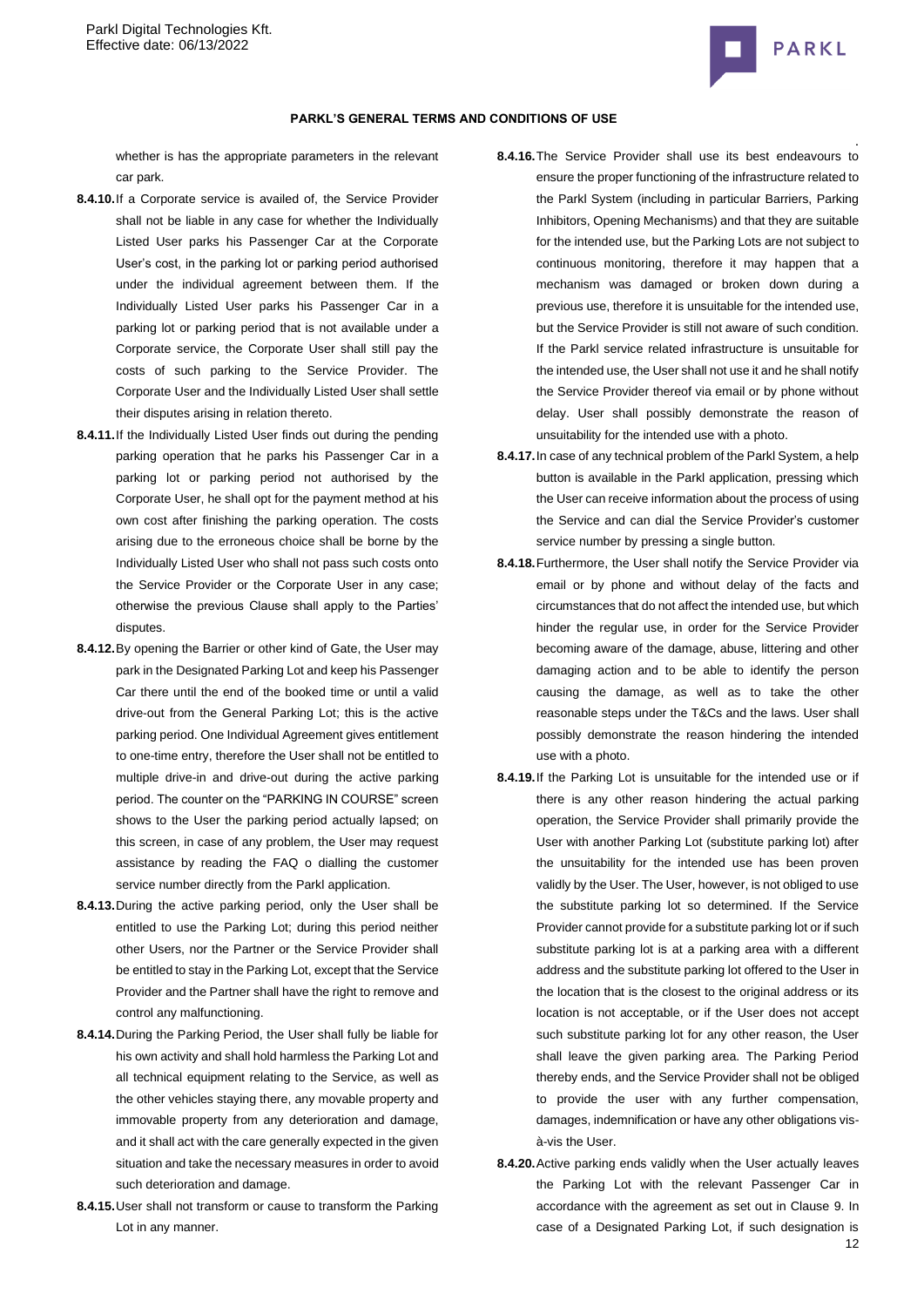

#### **PARKL'S GENERAL TERMS AND CONDITIONS OF USE**

made following the prior booking, which may also be extended by the User, the time of the actual leave shall be taken into account.

- **8.4.21.**The Parking Fee that is calculated by the Parkl System always taking into account the actual Parking Period and indicated continuously in the Parkl application, shall fall due upon closing the parking operation and will be debited automatically to the given bank card. The User gives his express consent and authorises the Service Provider to debit the parking free to his bank card without any further notice. The terms of Parking Fee payment are detailed in Clause [10.](#page-13-0)
- **8.4.22.**Upon closing of the parking operation, the User may rate the parking on the screen; the parking details and the amount paid by debit to the given bank card are displayed and the User will receive the payment receipt via email without delay.

## **8.5. Street Parking**

In case of parking in a Street Parking Lot, the provisions of Chapter 8.4 shall apply with the divergences set out in this Chapter.

- **8.5.1.** In case of parking in a Street Parking Lot, the Service Provider will not provide any other infrastructure (e.g. Barriers, Parking Inhibitors) in addition to the search and payment platform.
- **8.5.2.** The User shall be liable for observing the Road Traffic Rules.
- **8.5.3.** When the User arrives at the Street Parking Lot, the Parking Zone and the neighbouring Zones are displayed according to his location in the Street map view. User shall solely be liable for ascertaining that the location and the number of the Zone are appropriate.
- **8.5.4.** By clicking on the Parking Zone, the information sheet of the Zone (hereinafter referred to as the Parking zone datasheet) is displayed, containing the number and details of the zone, the hourly Parking Fee, the maximum parking period in the relevant Zone, the automatic renewal option, the payment period applicable to the Zone and the Comfort Fee.
- **8.5.5.** The Parking can be commenced by pressing the "Begin parking" text. The application sends a notification on the successful commencement. User shall ascertain that the parking operation has been commenced regularly. The User shall pay the penalty due for the failure to commence the parking operation.
- **8.5.6.** To avoid any extra costs due to the failure to end the Parking in time, the User can manually set a reminder in the app. Once set, the app would send a push notification to the user to remind him of the ongoing Parking. The reminder can be set before the start of the Parking session and can be turned off any time after the Parking is commenced.

#### <span id="page-12-0"></span>**9. Leaving a Parking Lot**

- **9.1.** After finishing the parking, the User shall leave the Parking Lot regularly, in a condition suitable for the intended use, available to other Users, in an emptied, clean and rubbish-free condition, without delay and close the Parking Period through the Parkl application. The User acknowledges that in case of irregular stay, the Service Provider and the Partner will be entitled to remove the User's Passenger Car in order to ensure that other Users can use the Service in the Parking Lot without any hindrance. All costs related to the removal shall be borne by the User and are to be debited directly to the User's default bank card. Should the User fail to observe the rules applicable to the Parking Lot, hinder its intended use by other Users or other drivers and fail to leave such Parking Lot in accordance with the agreement, such conduct shall constitute a material breach of the agreement, and the Parking Fee actually payable shall be calculated for the time period during which he actually stayed with the Passenger Car there, provided that, as a general rule, twice the fee per minute of the irregular stay or twice the payment basis otherwise established by the Partner, e.g. in case of half an hour, hour-based daily, etc. based invoicing, shall be charged.
- **9.2.** User shall be entitled to determine the time of leaving the General Parking Lot or the Street Parking Lot.
- **9.3.** The User leaves the Parking Lot regularly where the User opened the Gate with the Parkl application and left the car park properly with his Passenger Car, used the Parking Lot as intended, did not cause any damage and met all of his related contractual obligations properly. In case of a Street Parking Lot, the User leaves the given Parking Lot regularly if he observes the Road Traffic Rules when leaving such Parking Lot.
- **9.4.** Should the User fail to leave the Parking Lot regularly, the Parking Period will not be closed until the lapse of the maximum 7-day period at the latest and the Service Provider shall be entitled to claim the Parking Fee according to Subclauses 9.1 and 9.2 until regular leave, as well as, the User shall bear the risks and the liability for damage until that time according to the T&Cs. In case of such failure in a Street Parking Lot, the penalty rate that may be imposed by the competent authorities under the applicable laws shall apply; the Service Provider does not claim any related consideration from the User.
- **9.5.** If the Gate cannot be closed regularly due to deterioration or damage, the User shall notify the Service Provider by phone or via email without delay and wait for the Service Provider's action, except in case of personal injury requiring immediate medical assistance. Otherwise, the risk of when the Parking Period will actually be closed in the Parkl System shall be borne by the User.
- **9.6.** In case of street parking, the Service Provider informs the User about the expiry of the maximum parking period applicable to the given Parking Zone through the Parkl application. The User shall always be liable for any necessary restart thereof; such restart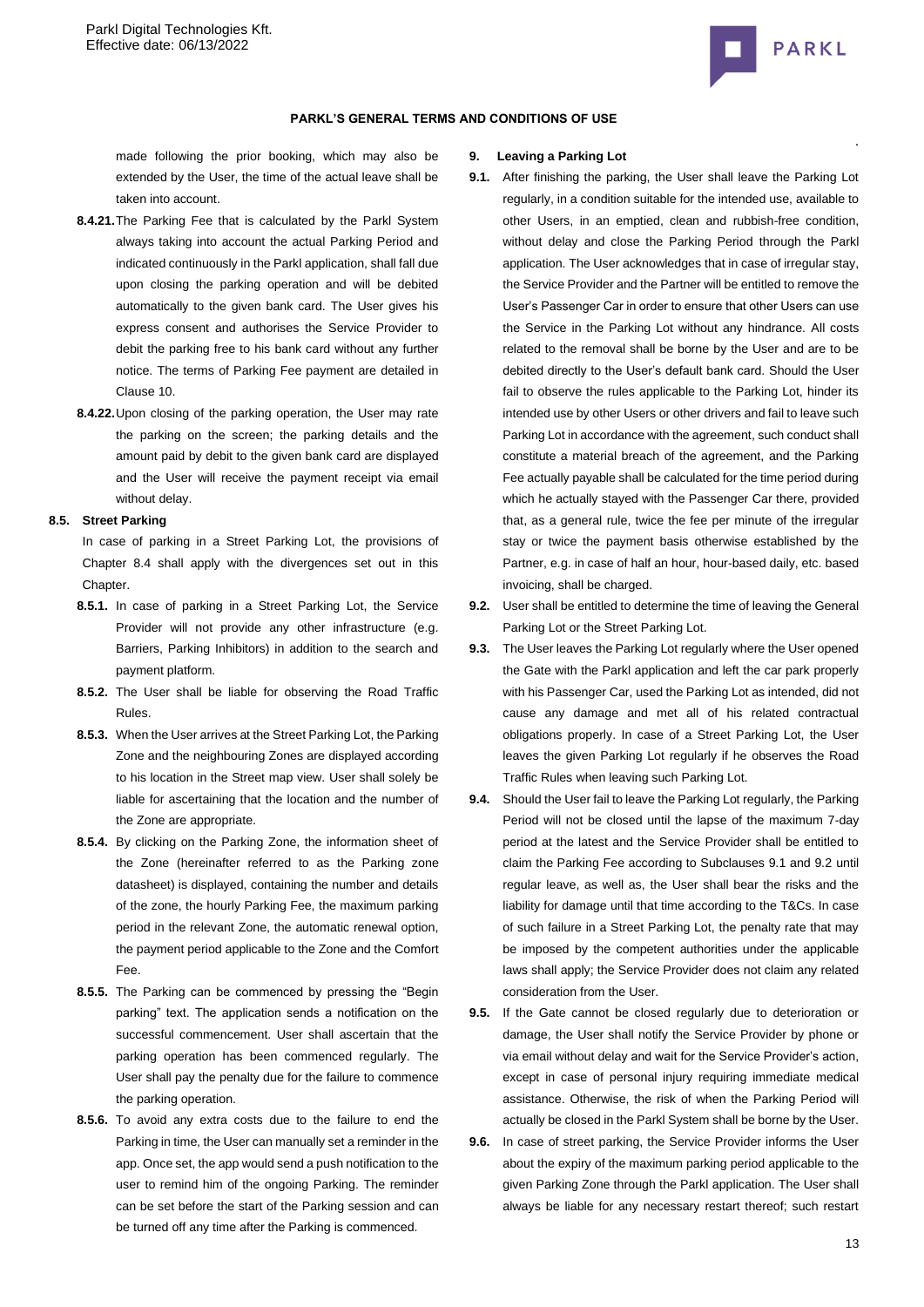

may be carried out manually or automatically if it has been set expressly and previously by the User in the Parkl application.

#### <span id="page-13-0"></span>**10. Service Fee: Parking Fee**

- **10.1.** User shall pay a Parking Fee in consideration for the Service intermediated by the Service Provider. In relation to each Parking Lot, the Parking Fee shall always be invoiced on the basis of a calculation that is generally minute-based or it has another basis, e.g. half an hour, hour-based daily or dynamic daily (fee changing on a daily basis), etc. provided by the Partner in advance.
- **10.2.** In case of Street Parking Lots, the Parking Fee shall be calculated on a basis other than the basis set in Subclause 10.1; it shall always be invoiced on the basis of
	- a) the statutory minimum parking fee based on the Parking Zone, corresponding to the parking lot, or
	- b) the statutory minimum parking fee corresponding to the parking period and location.
- **10.3.** The Partner shall always be entitled to set the parking fees; the Service Provider shall not be responsible for setting the parking fees and the rates of such fees. The Service Provider shall not be entitled to modify the fees set by the Partner unilaterally. Partner shall always be entitled to change the fees applicable by it unilaterally; the Service Provider as intermediary shall not be liable in that respect. Any fee changes shall be valid only for the future, subject to prior notification of the User, following the update of the fees applicable to the Parking Lot and its acknowledgement by the User through the subsequent conclusion of an Individual Agreement, and it shall not affect the pending parking operations.
- **10.4.** Except in case of Street Parking Lots, the first 10 minutes of the Parking Period is usually free of charge (but this may vary from location to location according to our Partner); the User may use the Parking Lot during the free parking period, but it shall also leave it by the end of free parking period. If he fails to do so, the Parking Fee shall be calculated from the  $11<sup>th</sup>$  minute, but retroactively to the beginning of the Parking Period. In case of Street Parking Lots, the calculation of the Parking Fee starts with the commencement of the parking operation in the Parkl application. Depending on the Partner's decision, the first hour may also be free of charge in certain Parking Lots. The Parking Fee is displayed on the data sheet of the Parking Lot based on a preliminary hourly estimate, and it shall be monitored continuously on the screen indicating the Parking Period during the Parking Period. If the User leaves the Designated Parking Lot earlier than indicated in the booking, he shall still pay the Parking Fee for the entire booked period, regardless of the time period actually used. The User acknowledges that, regardless of the actual parking period, the Service Provider shall be entitled to increase the Parking Fee by the minimum Comfort Fee payable which shall be set and updated in case of change through the Parkl System. The Comfort Fee may not be reclaimed.
- . **10.5.** In addition to the Parking Fee, the Service Provider shall be entitled to charge the one-time fixed Comfort Fee per parking operation as indicated in the Parkl System.
- **10.6.** The calculation of the Parking Fee is closed and becomes due at the end of the Parking Period. The Individual Agreement shall be deemed to be performed and terminated upon contractual payment of the Parking Fee. The fee due for the Service supplied by Parkl shall be paid in one lump sum.
- **10.7.** The User hereby mandates and authorises the Service Provider expressly and irrevocably to debit the Parking Fee, not including any related other payables automatically to the bank card provided, through the SimplePay Online Payment System when it becomes due. The Service Provider accepts the mandate and the authorisation expressly.
- **10.8.** The Parking Fee shall be settled in Hungary's official currency, that is in Forint (HUF); the prices shall be understood as gross prices to be paid by the User as a consumer.
- **10.9.** The Parking Fee shall be paid individually for each parking or by using a Season Ticket or Voucher. No Voucher may be used in case of Corporate services. Season Tickets may be used in accordance with the individual agreement concluded with the Corporate User and according to the CT&Cs.
- **10.10.** If, in case of any promotions, the Service Provider provides the User with Vouchers electronically or in any other manner, the User shall be informed thereof via a push message. In this case, no individual payment transactions will be carried out in accordance with this Chapter up to the Voucher value during the first parking operation following the distribution of the Vouchers. If the User has a Voucher registered in the Parkl System, such Voucher will be applied automatically in respect of the given Parking Fee upon completion of the first subsequent parking, regardless of its real value. If the Parking Fee is less than the Voucher value, the remaining value cannot be used for further parking operations, that is the Voucher cannot be exhausted gradually, **it may be used only once** and it cannot be stored in order to be applied to a subsequent parking operation. If the given Parking Fee exceeds the Voucher value, the given Voucher value will be set off against the Parking Fee accordingly and the individual payment transaction will be carried out in accordance with this Chapter, in respect of the fee not covered by the Voucher. Only 1 (one) Voucher may be used for one parking operation. The Parkl System stores the redeemed Vouchers which may be viewed by the User in his User account.
- **10.11.** The User shall pay the Service fee by means of online payment, through the SimplePay Online Payment System operated by OTP Mobil Kft. in accordance with the following working principle:

14 *The recurring bank card payment (hereinafter referred to as the Recurring payment) is a function provided by* SimplePay *in relation to bank card acceptance, meaning that the Customer may initiate further payments in the future with the bank card data*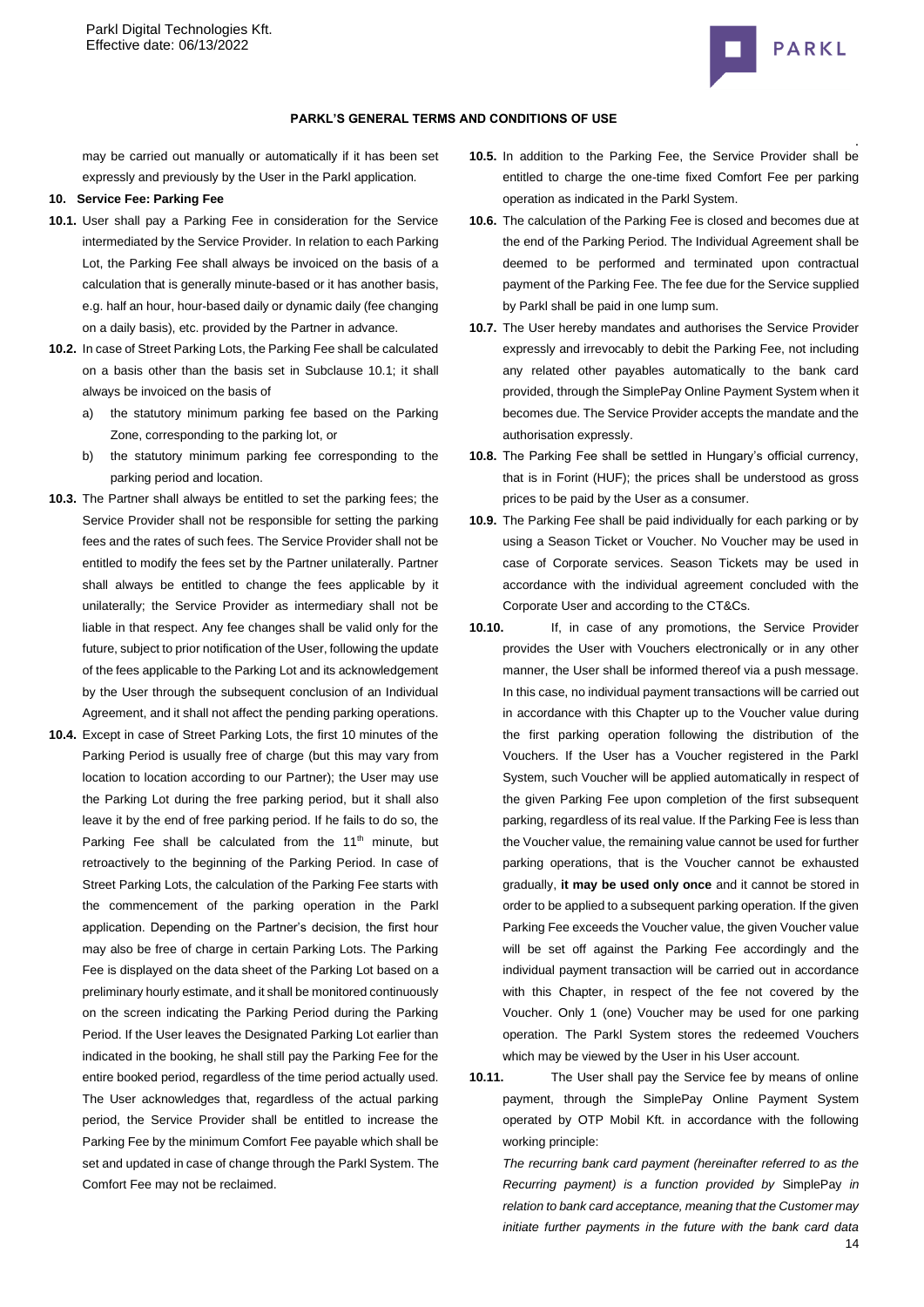

*provided in the registration transaction, without providing the bank card data again.*

*By accepting this statement, you give your consent to the use of the Recurring payment in order to make further payments in this web shop [www.parkl.net](http://www.parkl.net/) after the successful registration transaction, upon the Merchant's initiative, without having to provide the bank card data again and having to give your consent to each transaction.*

*Attention (!): the bank card data are processed in accordance with the rules of the card company. Neither the Merchant, nor*  SimplePay *shall have access to the bank card data.*

*The Merchant shall be liable for the recurrent payment transactions initiated by it erroneously or unlawfully; no claims may be enforced against the Merchant's payment service provider (*SimplePay*).*

*I have read this information, acknowledge and accept the content thereof.*

- **10.12.** The Parking Fee is validly paid and settled by crediting it to the Service Provider's account. If the User contests the amount of the Parking Fee automatically debited, he may do so within 8 calendar days after payment by sending an email to Service Provider's help@parkl.net email address, attaching a detailed reasoning of the material objection and the supporting documents, demonstrating the facts and circumstances underlying his allegation. In the absence of a material objection, the Parking Fee applied shall be deemed accepted by the User and shall not validly be objected anymore. In case of dispute, the Service Provider shall contact the User immediately in order to settle such dispute as soon as possible.
- **10.13.** The Service Provider shall send an e-receipt and/or an e-invoice on the Parking Fee paid to the User's email address belonging to his User account, depending on whether a receipt or an invoice is requested in the settings under the "PAYMENT" menu. The Service Provider shall not be liable if the given email address does not exist anymore, is incorrect or does not belong to the User, or if the recipient's mail system places the email containing the e-invoice in the Spam folder or does not display it at all. In case of use as a Corporate service, the Individually Listed User will receive only an email notification about closing of the Individual Agreement, the receipt and the invoice will be sent to the Corporate User according to the corporate payment scheme undertaken by it.
- **10.14.** Following the use of the Service, the Parking Fee will be debited to the User's bank card automatically when due, at the same time, the e-receipt will always be generated per parking operation on the server of the Parkl System and sent by the Service Provider with formatted .txt content to the email address given by the User. Such .txt file will be stored and then archived in .pdf duplicate in the Service Provider's NETLOCK system.
- **10.15.** If the User requires a VAT invoice (e-invoice) in addition to the e-receipt, he may submit such request for the future by

. activating the relevant function in the "PAYMENT" menu, in respect of his actual parking operations following the request. The function is available only where the User provided his name and permanent address and in case of a legal person, its company name, registered address, company registration number and tax number. In this case, the system transfers the User's invoicing data, parking data and amount to the szamlazz.hu server where the system calculates the amount to be invoiced based on the parking operations on a monthly basis, and the relevant VAT invoice is issued automatically on a monthly basis through the szamlazz.hu web service and is sent in .pdf format to Parkl's server.

**10.16.** The e-invoice issued as a collective invoice is sent automatically to the User via email by the  $10<sup>th</sup>$  day of the month following the reference month and is stored in .pdf format on Parkl's server and on the szamlazz.hu server. The User expressly gives his consent to receiving an invoice issued in arrears as a collective invoice on a monthly basis in respect of the parking services used in the reference month and acknowledges that the Service Provider shall be entitled to issue the invoice, as well as to carry out and control the payment of the consideration under the Partner's express mandate and authorisation.

**10.17.** User shall always provide sufficient coverage on his default bank card used for the given parking, for the payment of the Service fee and the performance of any other payment obligations; the failure to do so shall constitute a material breach of contract; furthermore the User agrees and acknowledges that the Service Provider shall be entitled to use all legal means available in order to ensure payment of the Parking Fee in accordance with the agreement.

- **10.18.** If there is no sufficient coverage on the bank card provided by the User in the Parkl application, to be debited under these T&Cs or the given Individual Agreement, for the purposes of settling the Parking Fee or any other payment obligation, thus they cannot be settled when due and the User is late with payment for more than 15 days and he also fails to meet his payment obligation fully within an additional 5-day deadline from communication of the Service Provider's written notice to that effect, such conduct shall constitute a material breach of contract. In this case, after completion of the parking operation, the payment will arrive in the "UNSUCCESSFUL" phase and the amount of the debt will be displayed as a negative balance under the "USER'S BALANCE" menu in the User's account.
- 15 **10.19.** If the Service Provider's given Partner so allows, the User shall be entitled to purchase a Season Ticket for a given location or, as the case may be, for more locations through the Parkl application; the Parking Lots in the given location(s) may be used with such Season Ticket in accordance with the terms and conditions set by the Partner. It is properly indicated in the Parkl application, if any Season Ticket may be purchased for the given location and the applicable special terms and conditions are also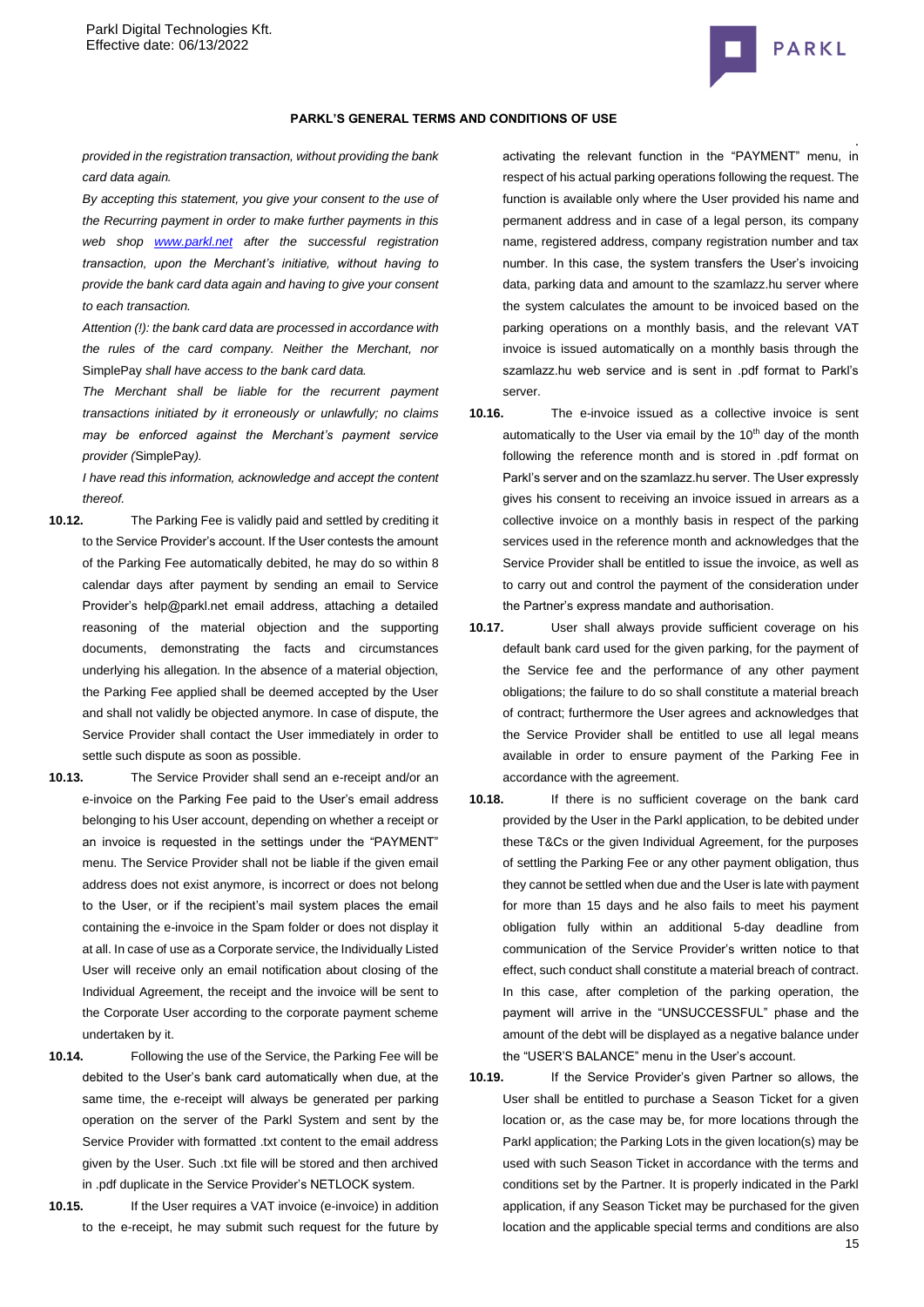

### **PARKL'S GENERAL TERMS AND CONDITIONS OF USE**

accessible through such application. Where a Season Ticket is used, the fee set by the Partner in advance shall be paid through the Parkl application, and based on such transaction, the User shall be entitled to use a specific quantity of parking services for a specific time and in specific locations. In this case, no individual payment transactions are carried out in respect of the specific parking operations.

- **10.20.** In case of non-payment, the Service Provider shall deactivate the User, regardless of the actual duration of the payment default, without any further warning and motivation and immediately, without having to provide for any damages, indemnification or other compensation, until full payment of the Parking Fee due together with the statutory default interest, regardless what other legal consequences are applied by the Service Provider vis-à-vis the User due to such default.
- **10.21.** User gives his express and irrevocable consent and authorisation to the Service Provider to give a mandate for debiting the Parking Fee due together with any interest to the User's bank card through the payment service provider for five days, once in a month during the payment delay.
- **10.22.** If, under these T&Cs, the User fails to settle the Parking Fee or any other additional payment obligation, including any obligation to pay damages based on an invoice issued when such obligation is due or based on a payment notice, Parkl shall be entitled to act directly or through an attorney in order to settle the debt and take the necessary measures, as well as pass the costs of those actions onto the User.
- **10.23.** The User shall pay the Parking Fee, including any other payment obligations based on this agreement, that constitute a part of the Parking Fee, without any counterclaims or deductions, not including the setting off of lawful and valid money claims in case of a User that is considered to be a consumer. Such setoffs shall be carried out individually through administration following the consumer's request submitted to **[help@parkl.net](mailto:help@parkl.net)** email address.
- **10.24.** The Parkl application may be downloaded freely, but the User shall authorise the in-app purchases in his mobile phone settings.
- **10.25.** The Service Provider reserves the right to introduce discounts or promotions; the Service Provider shall inform the Users about the terms and conditions of such discounts and promotions through the Parkl System in due time.
- **10.26.** In case of Corporate services, the provisions set out in Chapter 10 shall be applicable with the difference that after completion of the parking operation, the Individually Listed User shall be entitled to settle the Parking Fee at the Corporate User's cost in case of parking in the parking lot and in the parking period authorised by the Corporate User. Where a Corporate service is used, the Season Ticket may be used under an individual agreement in accordance with the CT&Cs. The Corporate User

shall settle the Parking Fee within the settlement scheme provided under the CT&Cs and/or the Individual Agreement.

- **11. Breach of the Agreement, Immediate Termination of the T&Cs by the Service Provider**
- **11.1.** If the Service Provider becomes aware that the User's activity is unlawful in any manner or for an reason or is contrary to the T&Cs, the agreement, the law, an authority's provision or other statutory provision or that it probably constitutes an abuse of right, it shall be entitled to deactivate the User's account without delay and any further warning or exhaustive motivation if the infringement may be remedied up to such time or, if the infringement cannot be remedied, it is entitled to delete such User account and, at its own discretion, ban the User from the Parkl System definitely where necessary, considering the seriousness of the conduct, including in particular any material breach of contract. If the final ban concerns a Corporate User, the Individually Listed User's entitlement to use the Corporate service will also cease to exist.
- **11.2.** If the Service Provider becomes aware of an unlawful conduct in relation to the information intermediated by it or that such information violates the right or lawful interest of anyone, it shall provide for removal of the access information or block the access according to Subclause 11.1 without delay.
- **11.3.** The Service Provider shall be entitled to determine unilaterally, at its own discretion, which user conduct shall be deemed unlawful, if the given conduct results in using the Parkl System irregularly, abusively and contrary to the agreement, regardless of whether such conduct was indicated expressly in these T&Cs, and it shall also be entitled to determine the duration of deactivation, cancellation or ban applicable in case of the given infringement.
- **11.4.** The Partner shall be entitled to remove the defaulting User's Passenger Car from the Designated Parking Lot without delay if the unlawful or the non-compliant conduct is connected with the User's parking activity that is actually pending or that has not been closed regularly, and the User fails to abolish such conduct despite warning and such breach can be remedied most efficiently and successfully through the removal of the Passenger Car concerned. The User shall always bear the costs of removal which shall be debited automatically to the default bank card; furthermore, the Service Provider shall be entitled to enforce any relevant legal consequences vis-à-vis the User of the removed Passenger Car, also including any claims for damages.
- 16 **11.5.** The User acknowledges expressly that during the deactivation, he shall not be entitled to use further parking services, that is initiate a booking for a parking operation or initiate a further parking operation based on a valid booking or without booking, regardless of the other legal consequences applied by the Service Provider in respect of that User in relation to the underlying breach of contract. The Service shall be suspended in respect of the User concerned. After termination of deactivation, that is the reactivation of the User account by the Service Provider, the User account may be accessed by the User again, but the Service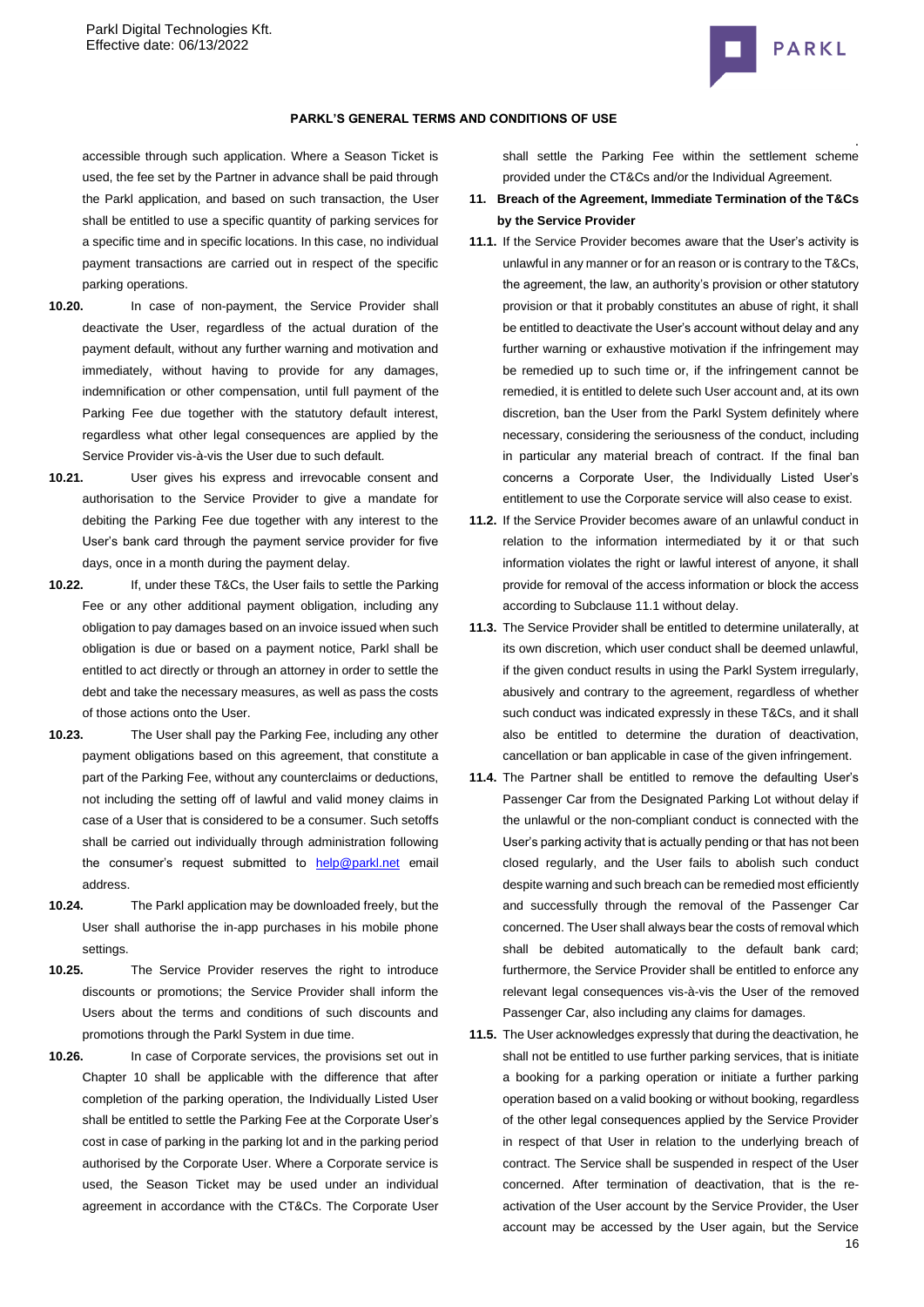

### **PARKL'S GENERAL TERMS AND CONDITIONS OF USE**

Provider shall be entitled to claim from the User a gross amount corresponding to HUF 5,000 as re-registration fee for each reactivation which will be debited automatically to the default bank card upon re-activation.

- **11.6.** The deletion of the User account by the Service Provider shall be considered as a termination of the T&Cs by the Service Provider with immediate effect. In this case, the T&Cs cease to apply between the Parties, except for the provisions that, by their nature, survive such termination. The User account shall not be deleted if an active parking operation is pending or the payment obligation due is not performed, during such delay.
- **11.7.** Where the User account is deleted, all contents belonging to such account, including the profile data shall be deleted automatically, in accordance with the Data Protection policy. In case of deletion, the bookings not yet started by the User shall be deleted automatically. The content of a deleted account may not be restored; the User may only initiate a new Registration.
- **11.8.** In case of final ban, the User shall not be entitled to use the Parkl System in any circumstances.
- **11.9.** The Service Provider excludes its liability for any damage deriving from or related in any manner to the deactivation or deletion, on its own motion or upon request, of the User account or the User's content by the Service Provider due to a conduct that is unlawful or otherwise breaches the agreement, or to the final ban of the User, therefore the Service Provider shall not be liable either directly or indirectly therefor. User shall not request any compensation or raise any claim in relation to the damage deriving from de-activation, deletion or the ban, but he shall compensate any damage incurred by the Service Provider.
- **11.10.** The material breach of contract shall include in particular, but is not limited to the following User conducts:
	- In the Service Provider's view, the User informs the Service Provider in an unclear or misleading manner about the entitlements or data necessary for concluding the Individual Agreement, including where the data supplied by the User prove to be false entirely or partly, considering in particular the following data: that he has appropriate driving licence and entitlements to use the Passenger Car driven by him, as well as the conditions for driving a vehicle;
	- The User uses the Parkl System irregularly and contrary to its intended use, for the purposes of fraud or to cause damage to the Service Provider or a third party or causes damage in any manner during the use of the Service;
	- If the User fails to extend the Parking Period applicable to the Designated Parking Lot in advance, and he does not even leave such Parking Lot in accordance with the agreement;
	- The User does not always provides for a sufficient coverage for the fee of the Service used, on the bank card set as a default bank card in respect of the given parking activity.
- The User is late with payment of the Service fee for more than 15 days and he also fails to meet his payment obligation fully within an additional 5-day deadline from communication of the Service Provider's written notice to that effect.
- The User loses his previous authorisation to drive as it has been banned from driving or his driving license has been withdrawn, but he wishes to use the Service.
- **11.11.** The User may always terminate his User account in accordance with these T&Cs; such termination shall constitute a termination for the future.
- **11.12.** Where the T&Cs are terminated with immediate effect for the future or the User's account is deleted, the User or, in case of a Corporate service, the Corporate User shall continue to meet his payment obligation undertaken in the agreement even after the termination date.
- **11.13.** Where the T&Cs are terminated with immediate effect for the future, the defaulting User shall bear all costs, damage and other negative legal consequences deriving from such termination.
- **11.14.** In case of a Corporate service, the Corporate User shall also be entitled to ban from the system, through the corporate administration system, the Individually Listed User who, on more consecutive occasions, parks at the Corporate User's cost in the Parking Lot which however does not fall into a parking zone or time period provided by the Corporate User, or if such Corporate User wishes to terminate the Individually Listed User's right to access for any other reason. In this case, the Individually Listed User becomes an User and may continue to use the Parkl application at his own cost.

# **12. Liability**

- **12.1. Use of the Parkl System**
	- **12.1.1.**The User may use all functions of the Parkl System under his own responsibility. The Service Provider does not assume any liability for the consequences deriving from the use of the Parkl System.
	- **12.1.2.**The Service Provider shall not be liable for the success of the Parkl System, it is not liable for the achievement of any results. The Partner acknowledges expressly that there is no guarantee to achieve conditions better that the parking fees set by the authority, as a result or through the use of the Parkl System, and that the Service Provider shall not be liable for that in any circumstances.
	- **12.1.3.**Where a Corporate service is used, the payment shall be made by the Corporate User; such provision shall apply even where the Individually Listed User selects the "Parking Fee at the Corporate User's cost" parking method in a parking lot or in a parking period not indicated by the Corporate User. The Service Provider shall not regulate the individual agreement between the Corporate User and the Individually Listed User, such individual agreement shall be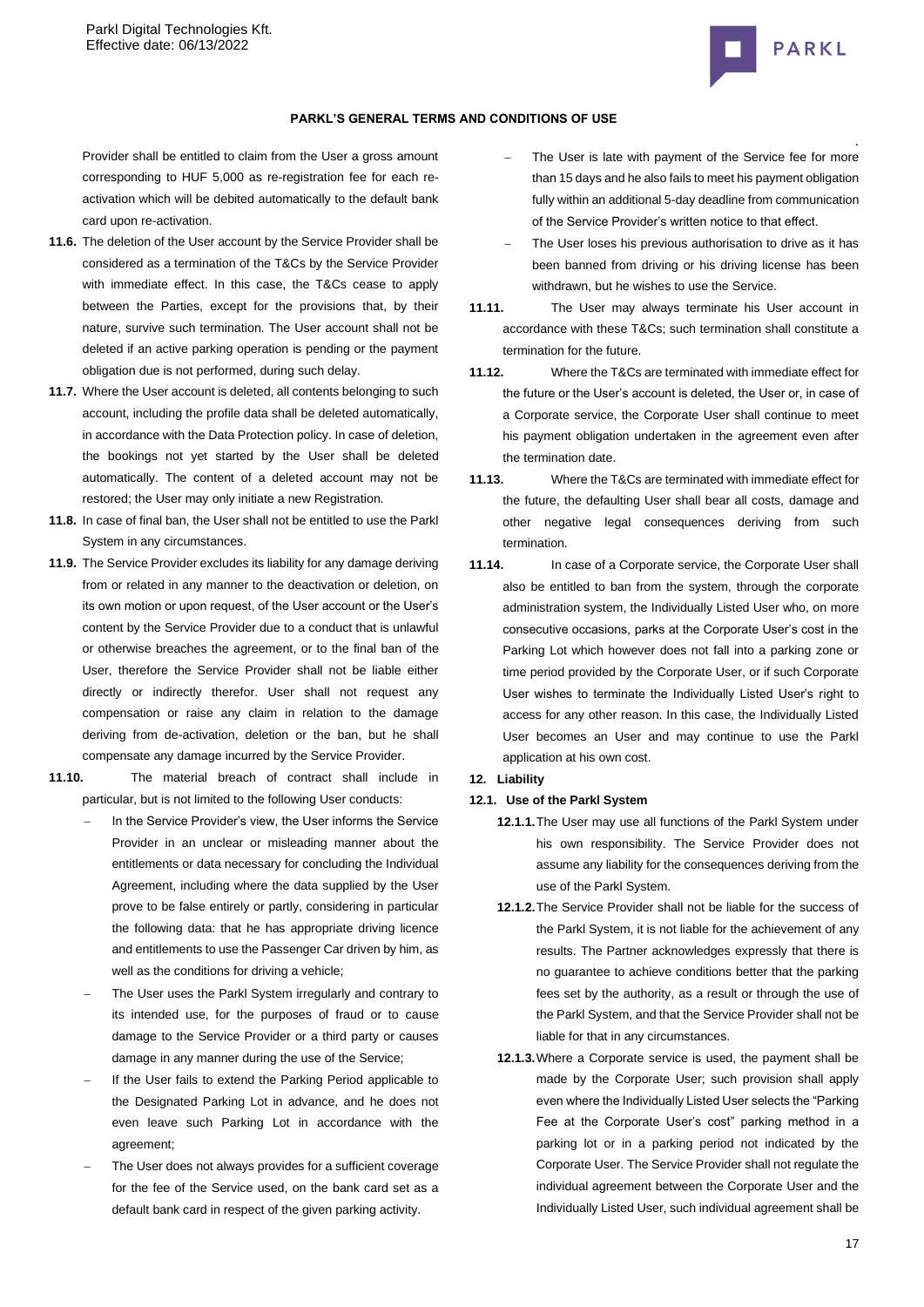

### **PARKL'S GENERAL TERMS AND CONDITIONS OF USE**

agreed by the Corporate User and the Individually Listed User.

**12.1.4.**Parkl is responsible for the possible damages that were caused to the electro-mobility User related to the provided service, on the condition that as long as the damage was not connected to the charger device operator, the liability do not restrain the charger service provider from pursuing further claims according to the general rules of the civil law.

#### **12.2. Information Displayed**

- **12.2.1.**Service Provider shall make all efforts to ensure the accuracy and completeness of the contents in the Parkl system, but it does not assume liability for any damage due to the potential inaccuracy or incompleteness of data contained in the Parkl application. The User may rely on the information available in the Parkl System only under his own responsibility and he shall also be responsible for monitoring any changes to such information.
- **12.2.2.** For the rest, only the User and the Partner shall always be liable for the correctness, truth and accuracy of any information and data relating to the User or the Partner, which has any relevance in complying or is connected with these T&Cs, including but not limited to the invoicing data (e.g. bank account number). The User or the Partner shall notify the Service Provider in writing of any changes without delay. In case of failure to do so, any legal consequences due to any incorrect, erroneous, false data and information shall be solely borne by the User and the Partner. Unless otherwise notified in writing, the information contained in these T&Cs and its the annexes thereto shall be considered as valid and effective information and the Service Provider shall not be obliged to check regularly whether they are updated.
- **12.2.3.**The User shall use the Parkl System for purposes and in the manner that are legal and lawful.

#### **12.3. Technology Background**

- **12.3.1.**The User shall be responsible and liable for providing the Internet access and the devices (hardware and software and their appropriate settings) necessary for accessing the Service. The User shall solely be responsible for the availability of the IT devices, as well as for their proper functioning and intended use.
- **12.3.2.**The User acknowledges that the Service Provider has no influence over the operation and policies of the Android or IOS operation system and that it does not warrant the full performance of the Service ordered in case of change, termination, malfunctioning thereof or in any circumstances that obstacle or make impossible the use of the Service in any manner. Consequently, the Service Provider shall not assume any liability for the duration of the processing time and of the authorisation procedure of the Android Market and App Store. The User acknowledges that he may not

claim any compensation, indemnification, damages or raise other claims vis-à-vis the Service Provider in relation thereto.

- **12.3.3.**The User accepts that the Service Provider has no influence on the policies and operation of the Android Market and the App Store. The Service Provider does not assume any liability for the full performance of the Service ordered in case of change in such policies or activities, malfunctioning or any circumstances that obstacle or make impossible the use of the Service. The User acknowledges and agrees that in such case he may not claim any damages, indemnification, compensation or raise any other claim vis-à-vis the Service Provider.
- **12.3.4.**For the rest, the Service Provider does not undertake any warranty in relation to the policies, operations of third party service providers, relating to the use of the Parkl application and the errors arising due to their change, termination or absence, or for the full performance of the service ordered.
- **12.3.5.**The Service Provider shall not assume any liability for the search and booking history of the Parkl application becoming known to unauthorised third persons, the User shall solely be liable for the protection of the User's mobile phone, User account, the Website and any devices running the Parkl application.
- **12.3.6.**Service Provider shall do everything in order to ensure that the Parkl System operates in compliance with these T&Cs, smoothly, as well as it shall check and update the Parkl System regularly, verify the accuracy of the information and data available therein, and try to protect the Parkl System against computer viruses and other malware, however, the Service Provider does not assume any liability for the continuous smooth and flawless operation and accessibility of the Parkl system, its completeness or suitability for a given purpose or potential loss of its data for any reason or for any other disfunction. Disfunctions include in particular any technical stoppage, network failure or outage or harmful content becoming accessible through the use of the Parkl system or placed therein, so including damage caused by viruses, worms, macros or hacker activities. The Service Provider expressly excludes its direct or indirect liability for the damage and loss deriving from the direct or indirect use of the Parkl System and of the information and content therein, the unsuitable condition of the Parkl System, the inappropriate functioning, deficiency, any malfunctioning or misunderstanding, as well as for the access and other operating tasks performed by or together with third party service providers.
- 18 **12.3.7.**If an electronic surveillance system is applied in any outdoor or indoor area to and from or concerning the Parking Lots, which is not a service provided under Instant parking, such system shall be operated exclusively by the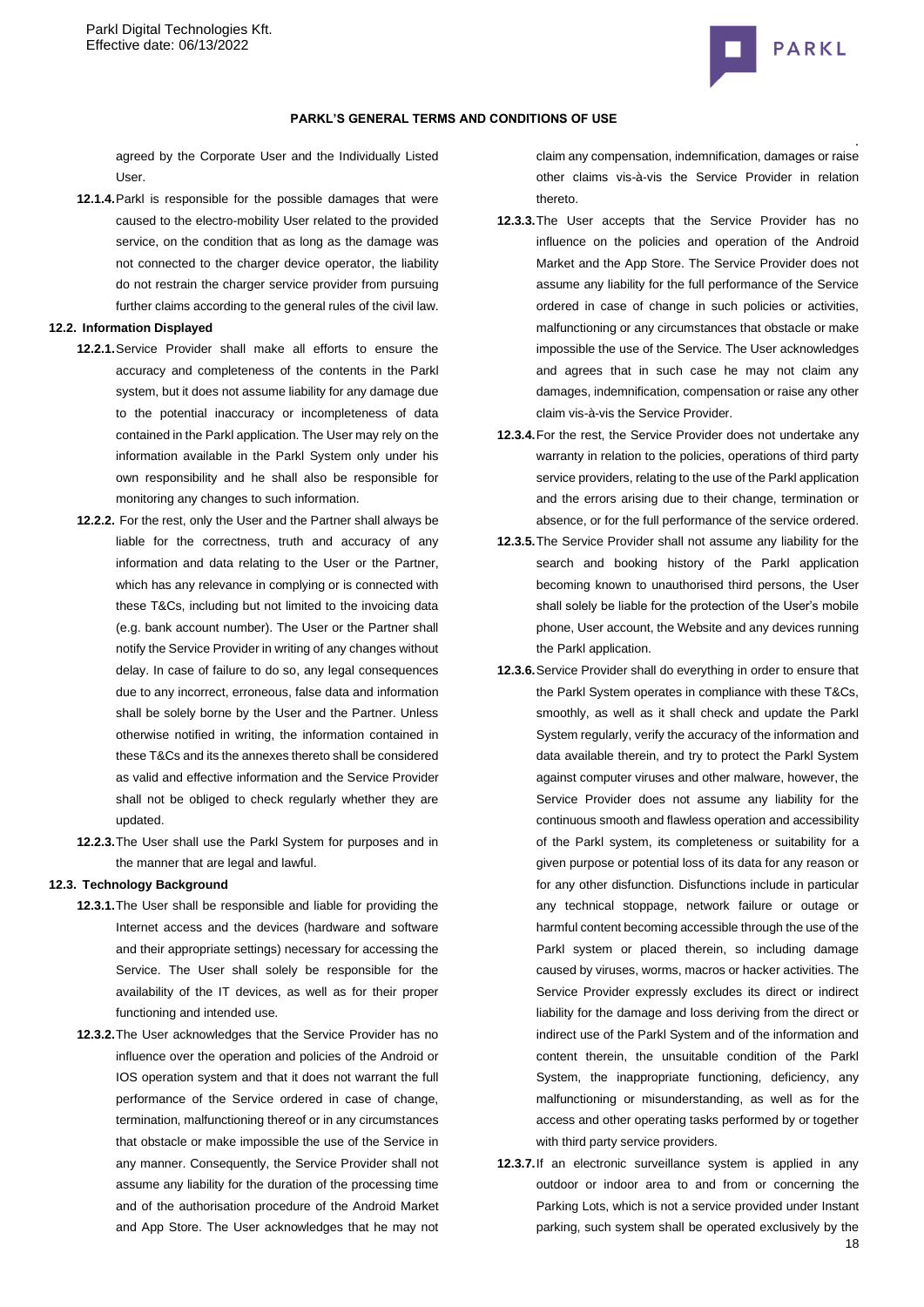

#### **PARKL'S GENERAL TERMS AND CONDITIONS OF USE**

Partner in accordance and in compliance with the applicable laws. The Partner shall fully be liable for the operation of the electronic surveillance system; - excluding such Service Provider operated cameras that are serving Instant parking - the Service Provider shall not be liable for such operation in any circumstances. The relevant Data Protection regulations in connection with the electronic surveillance system can be found in the Service Provider's privacy policy.

#### **12.4. Liability for the Parking Service**

- **12.4.1.**The Partner shall solely be liable for the quality of the Service, so including but not limited to ensuring the intended use and the operation of the Parking Lot, as well as compliance with the rules and regulations applicable there, including in particular compliance with the Road Traffic Rules. The Service Provider shall not assume any direct or indirect liability for the User's or the Partner's conduct violating the T&Cs or the applicable laws or which are contradictory or which cause damage.
- **12.4.2.**Service Provider does not assume any liability either directly or indirectly for any failure, damage, theft, destruction or any other deterioration occurred in the vehicles, other movables, real properties in the area used by the User or otherwise including the Parking Lot. Service Provider does not undertake liability for personal belongings left at the Parking Lot.
- **12.4.3.**Due to the intermediated nature of the Service, the Service Provider shall not be liable for the quality of parking service supplied by the Partner. The Service Provider excludes any liability for the case in which, during or in connection with the use of the Service, any damage is incurred by the User or a third party; the User or the third party may only raise any claim for damages against the Partner. The Partner acknowledges and undertakes this obligation expressly.
- **12.4.4.**Only the Partner shall always be responsible and liable for ensuring the safety conditions of the parking service, the safety of life and property, as well as the protection of persons and property; the Service Provider shall not be held liable either directly or indirectly for the lack or insufficient functioning thereof or for any legal consequences thereof.
- **12.4.5.**Having regard to the nature of the subject matter of the contract, the Service Provider shall not be liable or be obliged to respond directly for any third party claims arising in relation to or in connection with the performance; in all cases, the Partner shall be liable directly vis-à-vis third parties.
- **12.4.6.**The Service Provider shall not intervene in the disputes between the Partner and the User; the Partner shall hold the Service Provider harmless from any claims, credits and obligation to pay damages. If third parties raise any claims against the Service Provider in relation to or in connection

with the performance, the Partner shall fully exempt the Service Provider from the relevant liability, responsibility and obligation. In case of enforcing any claims against the Service Provider, the Partner shall make all necessary information available to the Service Provider and intervene in the procedure initiated against the Service Provider in order to exempt or contribute to the success of the Service Provider.

#### **12.5. Service Provider's Liability**

- **12.5.1.**The Partner shall not be obliged to bear and compensate the damage deriving from the Service Provider's, its representatives' or employees' wilful conduct that is contrary to, or in violation of, the provisions of this Agreement; the Service Provider shall be liable for the legal consequences of such damage. The Service Provider shall be liable for damage deriving from its own, its representatives' or employees' negligent conduct if the damage was foreseeable at the time of the conduct, and such conduct violates a material obligation arising from the legal relationship between the User and the Service Provider. In this sense, all obligations set out in this Agreement are material if their performance is essential in order to use the Service.
- **12.5.2.**The Service Provider shall not be obliged to bear and compensate the damage due to circumstances out of its control and which could not be foreseen when the Individual Agreement was concluded.
- **12.5.3.**In case of Street Parking Lots, the Service Provider shall not be liable in any manner or in any case for the changes of parking fees due to legislative changes or for the special method of calculating the Parking Fee applicable in the Parking Zone of the Street Parking Lot; the User shall always ascertain of the foregoing.
- **12.5.4.**The Service Provider shall not be liable for damage due to the commencement of the parking in a Street Parking Lot in an erroneous Zone or in any other erroneous manner. The User shall always ascertain that the zone number corresponds to his real location.
- **12.5.5.**The Service Provider is not obliged to participate in the settlement of claims with the local municipalities or the operators of the General Parking Lot.
- **12.5.6.**The Service Provider shall not assume any liability for damage incurred by the User, because the Service Provider's right to supply services in Street Parking Lots has been withdrawn or the Service Provider is unable to meet its obligations under the T&Cs from the date of amendment, due to the amendment. In this case, the supply of the Service will cease at the time indicated in the relevant notice.
- 19 **12.5.7.**The Service Provider shall not assume any liability, either in terms of quantity or quality or from legal aspect, for the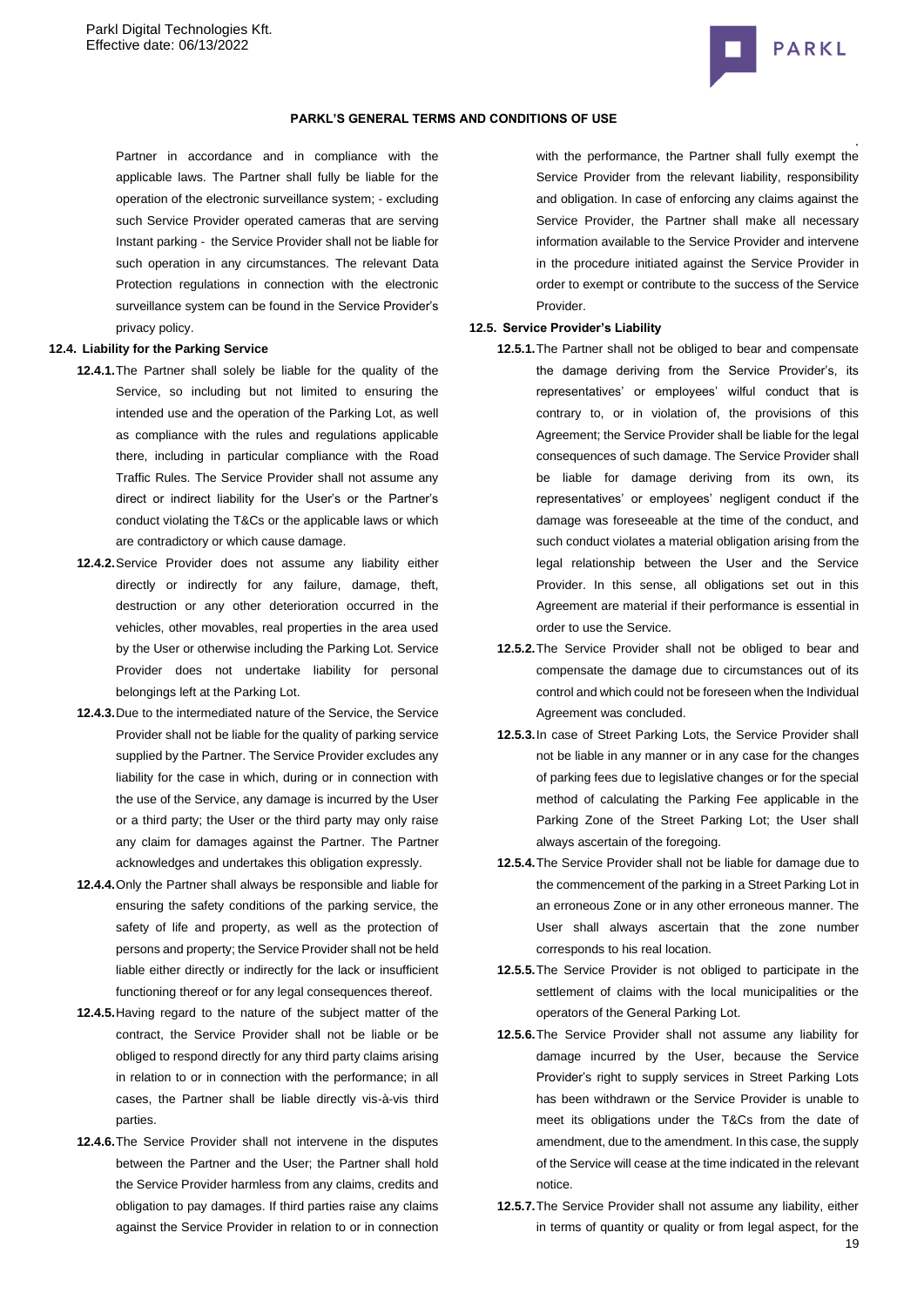

parking services supplied by NMFSZ to the User through centralised mobile sale. Such issues may only be handled and a claim for damage may only be enforced as between the NMFSZ and the User.

- **12.5.8.**The Service Provider shall not be liable without a limitation in time if the Service cannot be used due to an error, maintenance or development by the NFMR or for a reason arising within the NMFSZ's or a third party's sphere of interest, as well as if the error arises within the company's sphere of interest, including in particular where the parking is not commenced properly. The User shall always ascertain that the parking operation has been commenced or stopped properly; if this is impossible for any reason, the User shall provide for payment of the applicable parking fee in another manner.
- **12.5.9.**The Service Provider's liability under these T&Cs shall always be limited to the consideration due for the ordered Service which has actually been paid by Partner to the Service Provider (the Service Fee due to the Service Provider), taking into account the extent of consideration agreed. The compensation of damages by Parkl shall not cover loss of profits and consequential damages occurred due to the incident.
- **12.5.10.** The limitation of liability shall not apply in the cases set out in Section 6:152 of the Civil Code, that is in case of liability for damage caused wilfully or injuries affecting the persons' life, physical integrity or health. Otherwise, the limitation of liability in this Chapter 12 reflects the Parties' mutually agreed and accepted agreement. The Parties acknowledge expressly that the consideration due for the limitation of liability will be taken into account in the calculation of the fees mutually agreed by the Parties; the Parties agree on the extent of the fees being aware of the foregoing and recognise expressly that such fees are proportionate.
- **12.5.11.** None of the Parties shall be liable for any delay or nonperformance of their obligations under this agreement where this is due to an event that the Party could not reasonably prevent, provided that both Parties take reasonable steps to minimise or avoid the delay or nonperformance.

# **12.6. Force Majeure**

- **12.6.1.**All events that cannot be influenced by the Parties' activities and **13.7.** The use of the service shall not result in the reversal or decryption that affect the contractual performance constitute unforeseeable and extraordinary unavoidable external causes and shall be deemed as a force majeure in application of the agreement (e.g. natural disaster, fire, explosion, strike, etc.).
- **12.6.2.**The Parties shall notify each other in writing of the force

. reason of the force majeure, as well as its expected effect on the Agreement.

- **12.6.3.**Should the force majeure delay the performance of the Agreement for more than 1 month, the Parties shall record the necessary amendments through negotiations. If such negotiations are not successful within two weeks from their beginning, any Party shall be entitled to terminate the individual mandate affected by the force majeure with immediate effect.
- **13. Copyright Provisions and the Parkl System's Terms and Conditions of Use**
- **13.1.** The Service Provider expressly declares that it is the sole proprietor of the Parkl software, as well as it holds exclusively all copyrights, industrial property rights and related rights to all the elements of the Parkl System, and that no third parties have any right in that respect which would hinder or obstacle the application of a software or other system element by the User.
- **13.2.** These T&Cs shall not affect in any manner Service Provider's intellectual property relating to any of its intellectual works or its unlimited and exclusive right of use as to the Parkl system. Such products shall always remain in Service Provider's property and use and the User shall not acquire any unlimited or limited copyrights, rights of use, industrial property rights or other rights in respect of the Parkl system.
- **13.3.** The Parkl name and trademark are protected by industrial property rights; their use is subject to the Service Provider's written consent, except for referencing.
- **13.4.** All elements of Parkl system as well as all Service Provider's contents available in such system shall be subject to Service Provider's copyright protection and industrial property rights protection where relevant. The utilisation, processing, copying, adaptation, distribution, reproduction, storage, any kind of exploitation or use of such elements and contents outside the scope of these T&Cs, without the copyright owner's express written consent constitutes an infringement of copyrights, resulting in the appropriate legal consequences.
- **13.5.** Even in case of a written consent, any material from the Parkl application and its database may only be taken over subject to making reference to the Parkl application.
- **13.6.** The Service Provider reserves all of its rights to any and all items of the Parkl System as broadly interpreted, including the domain name, the secondary domain names deriving therefrom, as well as the Internet advertising interfaces.
	- of the source code by the User, the dismantling, reproduction, exploitation by the User of the Opening equipment or other tools owned by Service Provider or used by it for complying with these T&Cs or in the infringement of Service Provider's intellectual property rights in any other manner.
- $20$ majeure without delay. This notice shall indicate the exact 13.8. Furthermore, adaptation of the content or certain parts of the Parkl application, the unfair creation of user identification numbers and the use of any application with which the Parkl application or a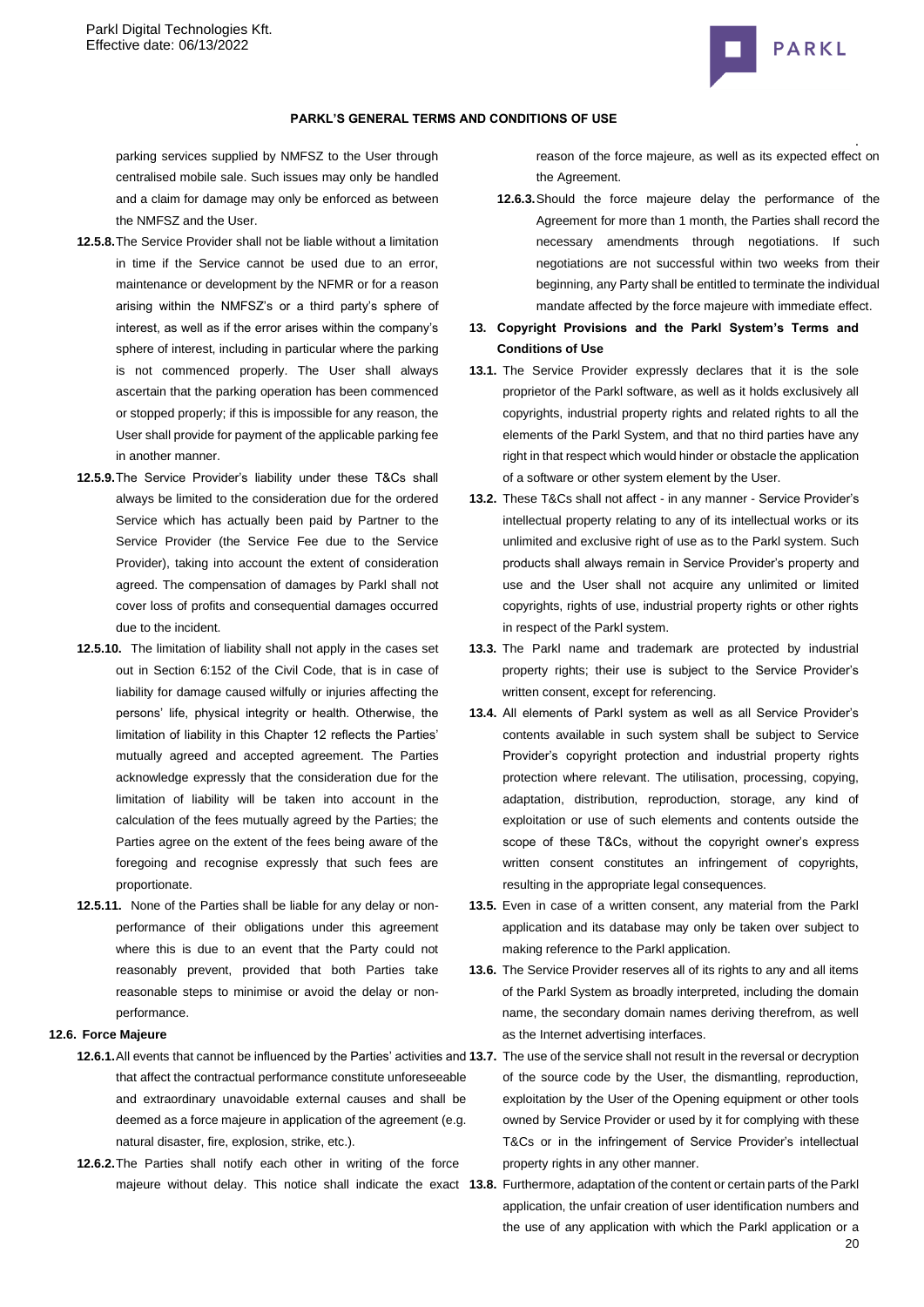

#### **PARKL'S GENERAL TERMS AND CONDITIONS OF USE**

part thereof may be modified or indexed (e.g. search robot or any other decryption), is prohibited.

- **13.9.** The Service Provider reserves the right to modify or alter the Parkl System at any time, having regard to the fact that such modification or alteration cannot cause a continuous interruption of the intended operation exceeding the 48-hour period set out in this Agreement and that the Users are always informed thereof in advance and in a timely manner.
- **13.10.** In case of a copyright infringement, the Service Provider may enforce its right to claim damages and any other legal consequences against the infringer in court.

**14. Electromobility Service**

- **14.1.** In certain locations, the Service Provider provides for the electric charging of electric cars through the Parkl System depending on the collaboration with certain Partners or independently; this circumstance is indicated separately in the Parkl application.
- **14.2.** Every Electro-mobility Service is accessible without registering into the Parkl system, by following the orders given on the decals placed on the charger devices. The method of the unregistered charging begins with scanning the QR code, which leads the User to the Website (parkl.net/charge). On the website the Ad-hoc user has two different options to choose the adequate charging-head. With the option of "SEARCHIN ON THE MAP" the User can mark the charging spot manually, by choosing the "START CHARGING" option the charging will begin. With the second option, the User can start the charging by "GIVING THE IDENTIFICATION" and the charging will begin when the User gives the four-digit number represented on the decals. This number is necessary to identify the location, after that the Ad-hoc User shall choose the exact scale of the Electro-mobility service. After that the User may start the charging by giving his/her e-mail and phone number on the Website's data sheet. The User is informed by e-mail about the start, the method and the end of the charging. The charging can be cut off any time by choosing the "STOP THE CHARGING" option. The provisions about the Electro-mobility service rates which is based on these T&Cs, shall apply to the Ad-hoc Users as well. The Electro-mobility service fee is represented clearly on the charging devices by the Service Provider. The amount which was predetermined by the Ad-hoc User is blocked in advance based on the Ad-hoc User's given credit card data. In case of the charging reaches the predetermined amount, it stops automatically. In case of the Adhoc User stops the charging earlier, the blocked amount will not be utilized, the resulting amount will be released and referred back to the Ad-hoc User's account. The time of the transaction depends on the bank, the Service Provider has no influence on this period, so the User shall expect an occurrent lead time. The Service Provider exhibits and sends a receipt about the definitively consumed amount to the Ad-hoc User, pursuant to the regulations that are applying to the Users. The receipt contains the unit price of the payment, the amount of the consumed

electricity (kWh) for the charging of the electric powered vehicle's storage battery and the consideration for the electromobility service that was mobilised by the electromobility user. Otherwise the regulations of these T&Cs shall apply to the Ad-hoc Users as well.

- **14.3.** Each charging station is operated by the given Partner or by Parkl; the Service Provider shall always ensure the management of the charging station by the User through the Parkl application, therefore the Service Provider shall be liable for the intended operation of the charging stations only in the locations where it operates the e-mobility service. The Service Provider shall indicate the information relating to the operation of the given charging stations, the Partners' contact details, error reporting and other relevant information in the information interface recorded in the Parkl application in respect of the given charging station and on the decals located on the charging devices.
- **14.4.** The User shall always be liable fully for the compatibility between the Passenger Car he wishes to charge at the relevant charging station and such charging station, and for the regular and intended use of such station.
- **14.5.** The Service Provider makes the use of the e-mobility service for the Users and the Ad-hoc users in every case subject to an appropriate consideration which is the electricity charging fee calculated on the basis of the electricity consumed in kWH as increased by the fixed Comfort Fee. The amount shall be settled through the Parkl System or in case of an Ad-hoc user, the amount shall be settled by credit card, redirecting the Ad-hoc user to SaferPay's webstie
- **14.6.** Depending on the agreement between the Service Provider and the Corporate Users, the electro-mobility service may also be used by Individually Listed Users.
- **14.7.** Otherwise, the provisions of these T&Cs shall apply *mutatis mutandis* to the electro-mobility service.
- **15. Smart bicycle docking service**
- **15.1.** In certain locations, marked on the map in the Parkl application, in cooperation with the Partner, Smart bicycle docking service designed and manufactured by Bikeep-, is available in the Parkl application.
- **15.2.** Through Registration in the Parkl system, the User acquires the right to use the Smart bicycle docking service at the available locations. During the Registration process, unlike in the Registration process of the Parking and the Electro-mobility services, providing a license plate number is not mandatory for the User.
- **15.3.** The User can lock their bicycle, by placing their bicycle in the smart dock and then providing the 3-digit identification number of the dock in the Parkl application. In case of successful locking, the Bicycle parking operation commences. The User can follow their active parking operation in the Parkl application.
- 21 **15.4.** The User can stop their active Bicycle parking operation and unlock their bicycle by providing the 3-digit identification number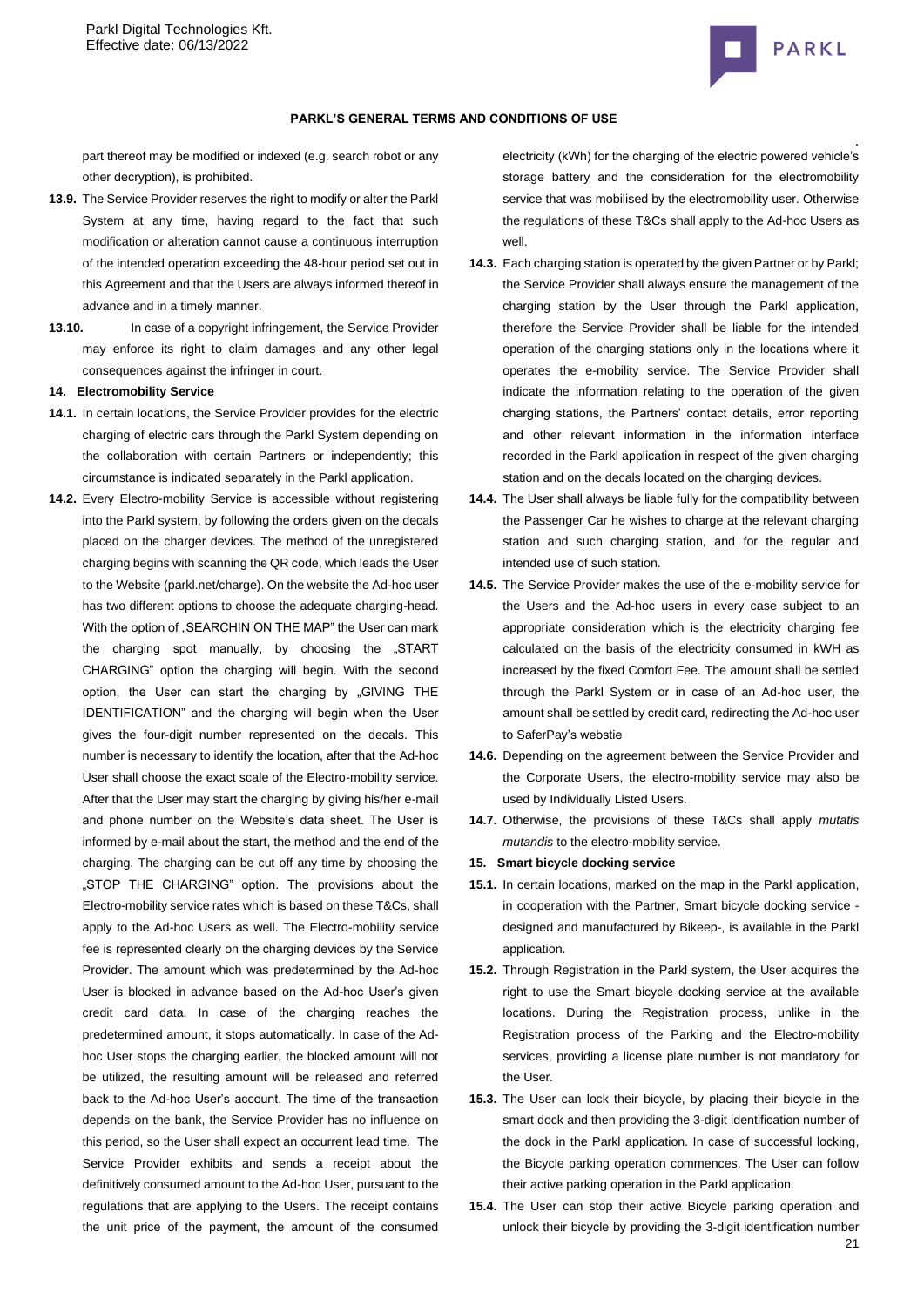

### **PARKL'S GENERAL TERMS AND CONDITIONS OF USE**

of the dock. Upon successful unlocking and closing of the parking operation, the payment of the fee for the Smart bicycle docking service shall fall due and will be debited automatically to the given bank card by the Parkl system. At the same time, e-receipt will be generated and sent to the email address given by the User. Should the User require VAT invoice, Service Provider will issue it monthly and send it to the given email address.

- **15.5.** The User shall solely be responsible and liable for the Bicycle left in the dock and for using the Smart bicycle docking service for its intended purpose, in accordance with these T&Cs.
- **15.6.** Partner is responsible for the operation and maintenance of the Bicycle docks, Service Provider is responsible for providing the Smart Bicycle docking service to the User through the Parkl application, therefore Service Provider is solely responsible for the availability of the Parkl system upon normal use, and Service Provider excludes any further liability in this respect. Information about the usage of a particular Bicycle dock, the contact of the Partner, the means of error notice and any other relevant information is indicated on the stickers placed on the particular dock. Certain information on the dock is also available in the Parkl application.
- **15.7.** Otherwise, the provisions of these T&Cs shall apply *mutatis mutandis* to the Users of the Smart Bicycle docking Service.

#### **16. Data Protection**

**16.1.** The Service Provider's data protection provisions are included in a separate policy. The Data Protection policy is available at the following link in Hungarian: [https://parkl.net/mobile/privacy?lang=hu,](https://test.parkl.net/mobile/privacy?lang=eng) in English: [https://parkl.net/mobile/privacy?lang=eng,](https://parkl.net/mobile/privacy?lang=eng) or at the Service Provider's website: ww.parkl.net/

### **17. Handling of Complaints**

- **17.1.** The Service Provider always acts as an intermediary service provider through the Parkl application. The Service Provider shall not be liable for matters for which the Partner is liable; the related complaints shall be forwarded by the Service Provider directly to the given Partner, but it shall cooperate in the handling of the complaint as possible.
- **17.2.** If the User has any complaints in relation to the Service or the performance thereof, such complaint may be communicated via [info@parkl.net](mailto:info@parkl.net) e-mail address or +36-30/971-9900 phone number or even in a letter addressed to the Service Provider.
- **17.3.** The Service Provider shall examine the complaint immediately and remedy it where necessary. If the User disagrees with the handling of the complaint, the Service Provider shall take records of the complaint and its related position without delay and deliver a copy thereof to the User. If the complaint cannot be examined immediately, the Service Provider shall take records of the complaint and deliver a copy thereof to the User or send it later together with the reply in the merits.
- **17.4.** The Service Provider shall reply in writing to the written complaint within 30 days. The Service Provider shall motivate its position if

it refuses the complaint. The Service Provider shall retain the duplicate of such reply for 5 years and show it at the controlling authorities' request.

- **17.5.** The User acknowledges and expressly agrees that in considering the complaint, Parkl may use the records of the electronic surveillance system (security camera) placed and operated by the Partner at the Designated Parking Lot, where necessary and in accordance with the applicable laws.
- **17.6.** If the outcome of the handling of the complaint is unsatisfactory for the User, he may avail of the procedure of further bodies: if the User is a consumer, he may turn to the district office having jurisdiction, available through the website of the Ministry for National Development [\(http://jarasinfo.gov.hu/.](http://jarasinfo.gov.hu/)) in relation to a consumer complaint concerning the service. The jurisdiction is based on the User's domicile, the undertaking's registered address, site address, as well as the place of infringement. In relation to complaints concerning electronic advertisements, the User may initiate the NMHH's procedure [\(http://nmhh.hu/tart/report/2\)](http://nmhh.hu/tart/report/2) .
- **17.7.** The Service Provider raises the User's attention to the fact that users considered to be consumers may turn to the conciliation panels as dispute resolution fora having jurisdiction at his domicile or residence. The conciliation panel has competence for the outof-court settlement of disputes between the consumer and the undertaking, in relation to product quality, product safety, the application of product liability rules, service quality, as well as the conclusion and performance of the contract between the parties (hereinafter referred to as the consumer dispute), for attempting to reach a settlement for this purpose and in case of no success, for adopting a decision in the case in order to enforce the consumer rights easily, quickly, efficiently and cost effectively. Upon the undertaking's request, the conciliation panel provides the undertaking with advice in relation to the consumer's rights and obligations. The procedure of the conciliation panel is subject to a direct attempt to settle the dispute between the consumer and the undertaking concerned. The conciliation panel starts its procedure upon the consumer's application. The application shall be submitted to the head of the conciliation panel. The conciliation panel having jurisdiction at the Company's registered address: Budapest Arbitration Board, customer service: H-1016 Budapest, Krisztina körút 99. III. emelet 310., postal address: H-1253 Budapest, Pf. 10., telephone: (+36) 1/488-2186, email address: [bekelteto.testulet@bkik.hu.](mailto:bekelteto.testulet@bkik.hu)

In addition to the foregoing, the User may turn to court according to the Civil Procedures Code.

### **18. Other Provisions**

**18.1.** The Service Provider may avail of subcontractors or other collaborators in the performance of its obligations. The Service Provider shall fully be liable for the conduct of such subcontractors and collaborators as if it had been acting on its own.